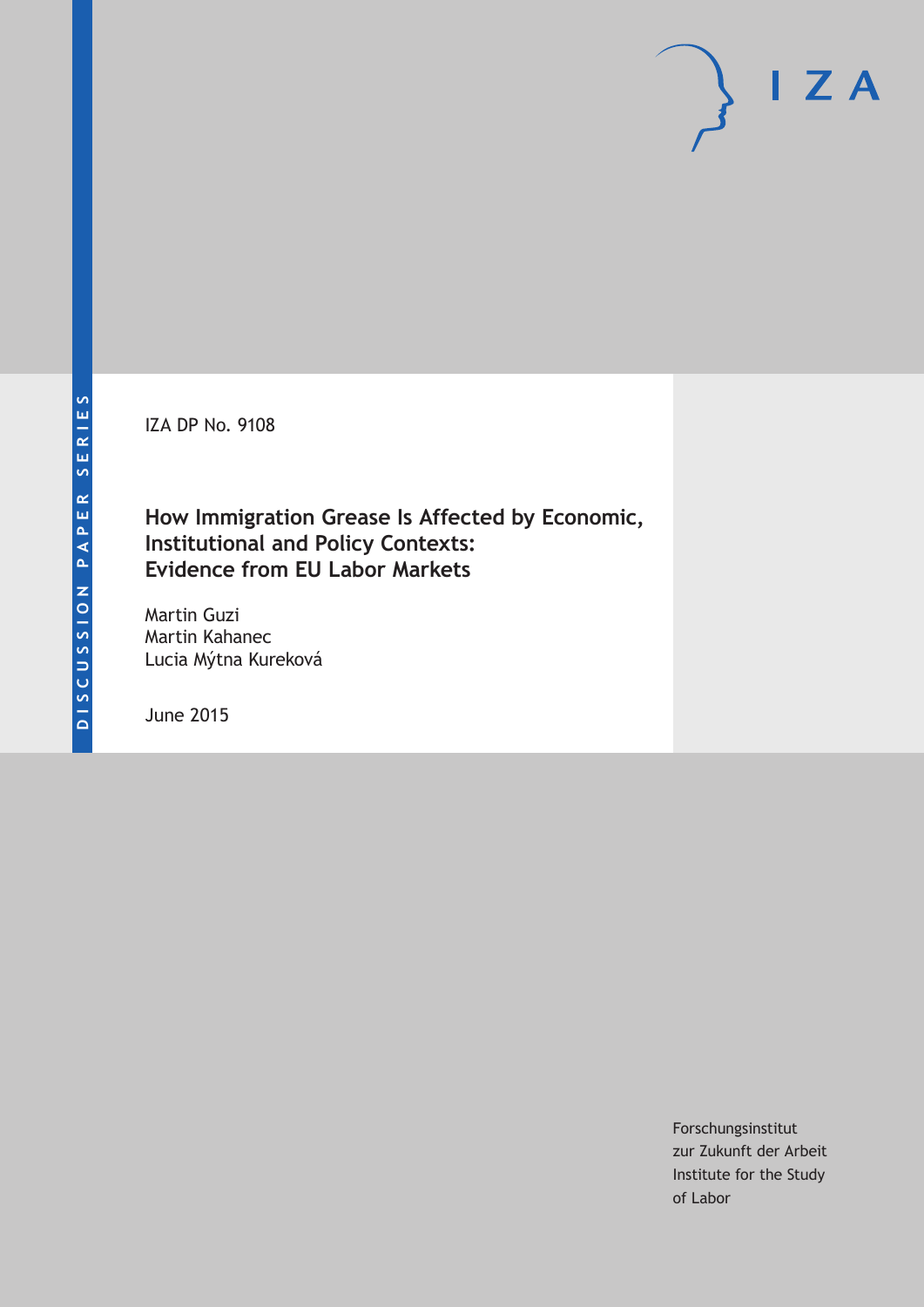# **How Immigration Grease Is Affected by Economic, Institutional and Policy Contexts: Evidence from EU Labor Markets**

### **Martin Guzi**

*Masaryk University, CELSI and IZA*

## **Martin Kahanec**

*Central European University, CELSI and IZA*

### **Lucia Mýtna Kureková**

*SGI, CELSI and IZA*

Discussion Paper No. 9108 June 2015

IZA

P.O. Box 7240 53072 Bonn **Germany** 

Phone: +49-228-3894-0 Fax: +49-228-3894-180 E-mail: iza@iza.org

Any opinions expressed here are those of the author(s) and not those of IZA. Research published in this series may include views on policy, but the institute itself takes no institutional policy positions. The IZA research network is committed to the IZA Guiding Principles of Research Integrity.

<span id="page-1-0"></span>The Institute for the Study of Labor (IZA) in Bonn is a local and virtual international research center and a place of communication between science, politics and business. IZA is an independent nonprofit organization supported by Deutsche Post Foundation. The center is associated with the University of Bonn and offers a stimulating research environment through its international network, workshops and conferences, data service, project support, research visits and doctoral program. IZA engages in (i) original and internationally competitive research in all fields of labor economics, (ii) development of policy concepts, and (iii) dissemination of research results and concepts to the interested public.

IZA Discussion Papers often represent preliminary work and are circulated to encourage discussion. Citation of such a paper should account for its provisional character. A revised version may be available directly from the author.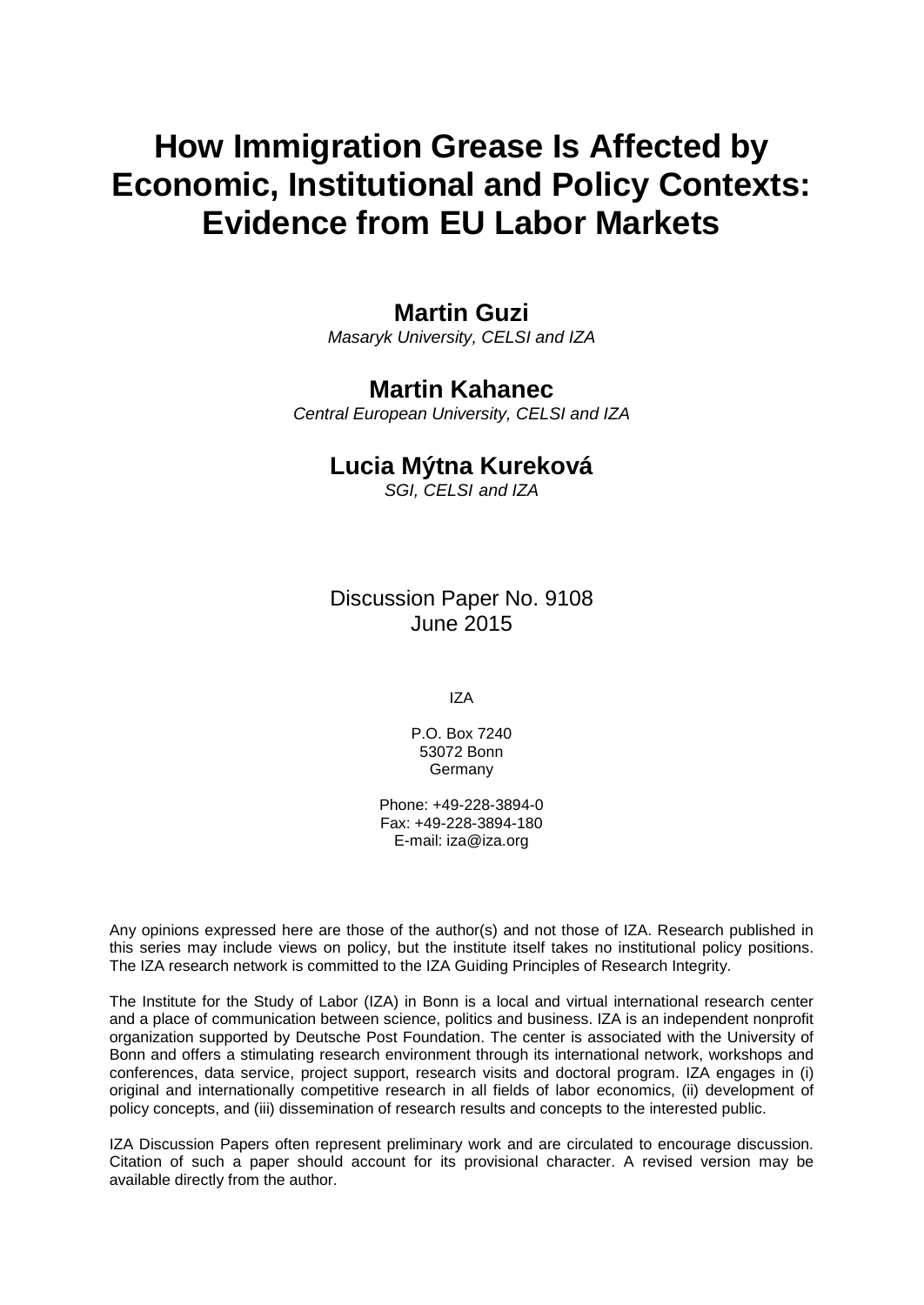IZA Discussion Paper No. 9108 June 2015

### **ABSTRACT**

### **How Immigration Grease Is Affected by Economic, Institutional and Policy Contexts: Evidence from EU Labor Markets[\\*](#page-1-0)**

Theoretical arguments and previous country-level evidence indicate that immigrants are more fluid than natives in responding to changing labor shortages across countries, skill-groups or industries. The diversity across EU member states enables us to test this hypothesis across various institutional, economic and policy contexts. Drawing on the EU LFS and EU SILC datasets we study the relationship between residual wage premia as a measure of labor shortages in different skill-industry-country cells and the shares of migrants and natives working in these cells. We find that immigrants' responsiveness to labor market shortages exceeds that of natives in the EU15, in particular in member states with higher unemployment rates, higher levels of (recent) immigration, and more open immigration and integration policies; but also those with barriers to citizenship acquisition or family reunification. Whereas higher welfare expenditures seem to exert a lock-in effect, a comparison across different types of welfare states indicates that institutional complementarities neutralize that effect.

JEL Classification: J15, J24, J61, J68

Keywords: labor supply, skill matching, migration, labor shortage, welfare state, institutions, policy

Corresponding author:

Martin Kahanec Department of Public Policy Central European University Nádor u. 11 H-1051 Budapest **Hungary** E-mail: [KahanecM@ceu.edu](mailto:KahanecM@ceu.edu)

This paper expands on the project "KING - Knowledge for Integration Governance" which was funded with support from the European Commission. Martin Guzi acknowledges the support of the program "Employment of Best Young Scientists for International Cooperation Empowerment" (CZ.1.07/2.3.00/30.0037) co-financed from the European Social Fund and the state budget of the Czech Republic. Martin Kahanec acknowledges the financial support of the Eduworks Marie Curie Initial Training Network Project (PITN-GA-2013-608311), part of the European Commission's 7th Framework Programme. This paper reflects the views of the authors only; neither the European Commission nor any other funding agency or consortium partner can be held responsible for any use that may be made of the information contained herein. We thank Alessandra Venturini, Josef Montag, Guia Gilardoni and Liliya Levandovska for their comments and suggestions on our early ideas about this line of research. We also thank participants of the 4th European User Conference for EU-Microdata in Mannheim for the comments we received at these meetings. Any errors in this text are the authors' responsibility.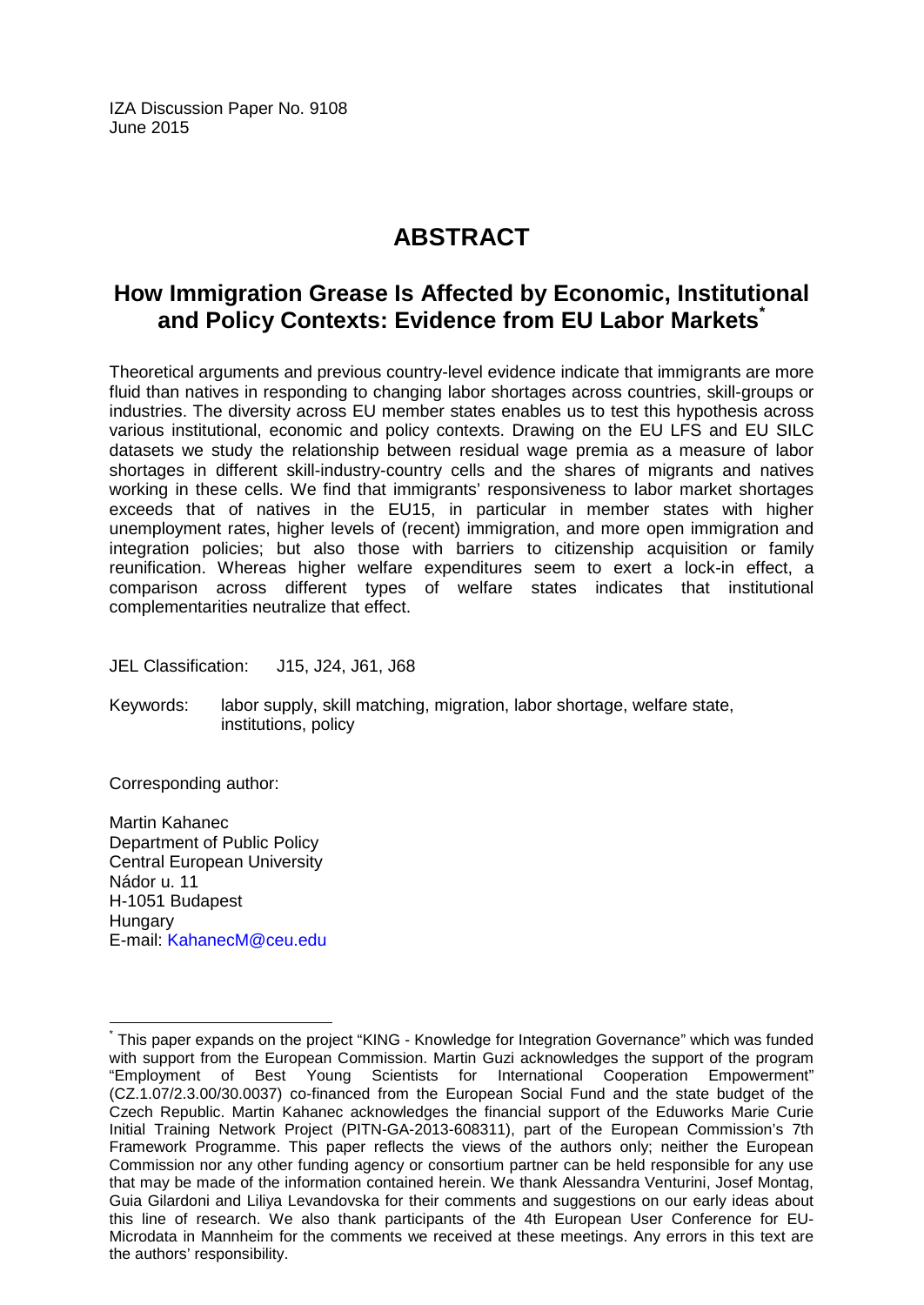#### **1. Introduction**

Immigrant mobility is viewed as a vehicle of labor market adjustment that may help economies to adjust to sectoral shifts, demographic changes, or other shocks due to external factors (see e.g. Kahanec and Zimmermann, 2016, or Ritzen and Zimmermann, 2014). In segmented labor markets with low labor mobility, adjustment to such shocks is sluggish, and shortages and redundancies abound. An inflow of immigrant workers into sectors suffering labor or skill shortages, and their outflow from declining sectors, may offer an effective mechanism through which such imbalances are reduced.

Labor shortages reflect imperfect or sluggish adjustment to changes in the labor market, resulting in economic costs of non-trivial magnitude. Lucifora and Origo (2002) estimate these costs in the short-run and long-run, as well as the direct and indirect costs of skill shortages in a set of European countries in the late 1990s, and conclude that costs generated by skill gaps average around 7% of GDP. A number of other studies have found that skill shortages negatively affect labor productivity, for example when firms fill jobs with over- or under-skilled workers, or do not fill them at all (Tang and Wang 2005; Bennet and McGuinness 2009; Quintini 2011). An important consequence of skill shortages is the impact on wages, as firms may be forced to raise wages in order to attract relatively scarce skilled labor. The shortage of high-skilled workers might decrease the innovation potential in the economy. If shortages lead to wage increases in selected sectors, this can result in widened wage differentials across skills levels and larger inequalities (Lucifora and Origo, 2002; Neugart and Schömann, 2002).

The theoretical argument outlined by Borjas (2001) proposes that immigrants are more responsive to changing labor shortages than natives. If we conceptualize the costs of labor mobility as including the costs of parting with the region, occupation, or sector of origin,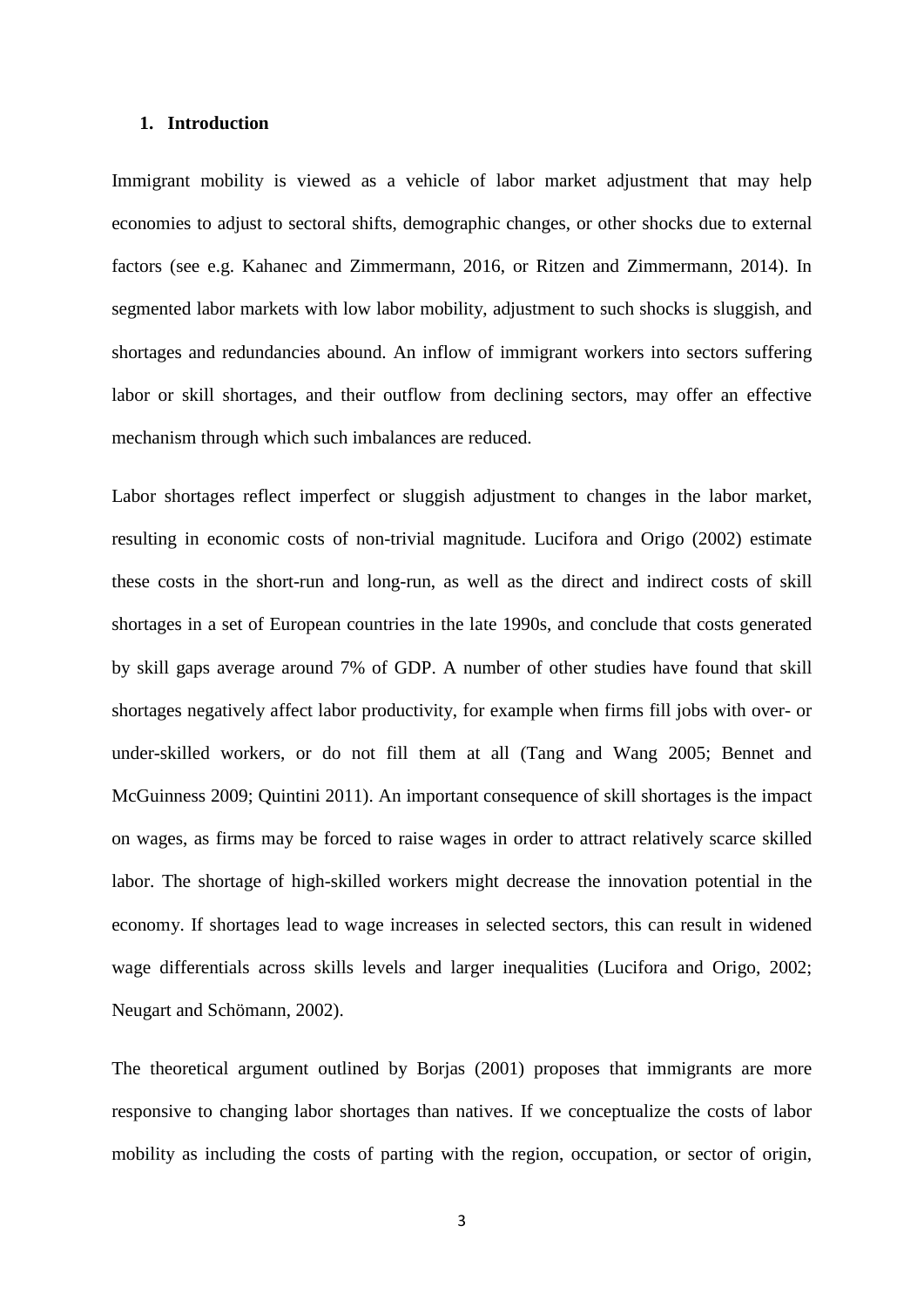requalification and overcoming institutional barriers, then for immigrants, unlike natives, some costs are sunk. As a result, labor and skill shortages, and the resulting wage premia, should influence immigrants' decision as to where to locate in the destination country more than they influence natives. Existing studies have confirmed this outcome in the US labor market (Borjas, 2001) and the UK (Dustmann, Frattini and Preston, 2012).

Anderson and Ruhs (2008) argue that the elasticity of labor supply with respect to wages can differ across different groups of workers, sectors and occupations. They propose that immigrants' responsiveness to labor shortages may differ across country contexts. This paper's main contribution to the literature is that we explore the diversity across EU member states to study how immigrants' relative responsiveness to labor shortages varies across institutional contexts. We ask two key questions. First, are immigrants more, or less, responsive than natives to labor shortages in EU labor markets? Second, under what economic, institutional or policy contexts do immigrants respond to labor market shortages more (and under what less) fluidly than the natives?

<span id="page-4-1"></span>We study these questions using the EU Labor Force Survey (EU-LFS) in combination with the EU Statistics on Income and Living Conditions (EU-SILC) as our main sources of data. Due to the relatively low numbers of immigrants residing in the EU member states that joined the EU in 2004, 2007 and 2013, we limit our sample to the EU15 countries.  $\frac{1}{1}$  Our empirical strategy expands on that used by Borjas (2001) and Dustmann, Frattini and Preston (2012), which we amend to study the effect of economic, institutional and policy contexts on how immigrants, relative to natives, respond to labor and skill shortages.<sup>[2](#page-4-0)</sup> In particular we test how responsiveness to labor shortages differs with respect to GDP level, unemployment rate,

 $\overline{\phantom{a}}$ 

<sup>&</sup>lt;sup>1</sup> Including Austria, Belgium, Denmark, Finland, France, Germany, Greece, Ireland, Italy, Luxembourg, Netherlands, Portugal, Spain, Sweden, the United Kingdom.

<span id="page-4-0"></span> $2$  See also Guzi et al., 2014.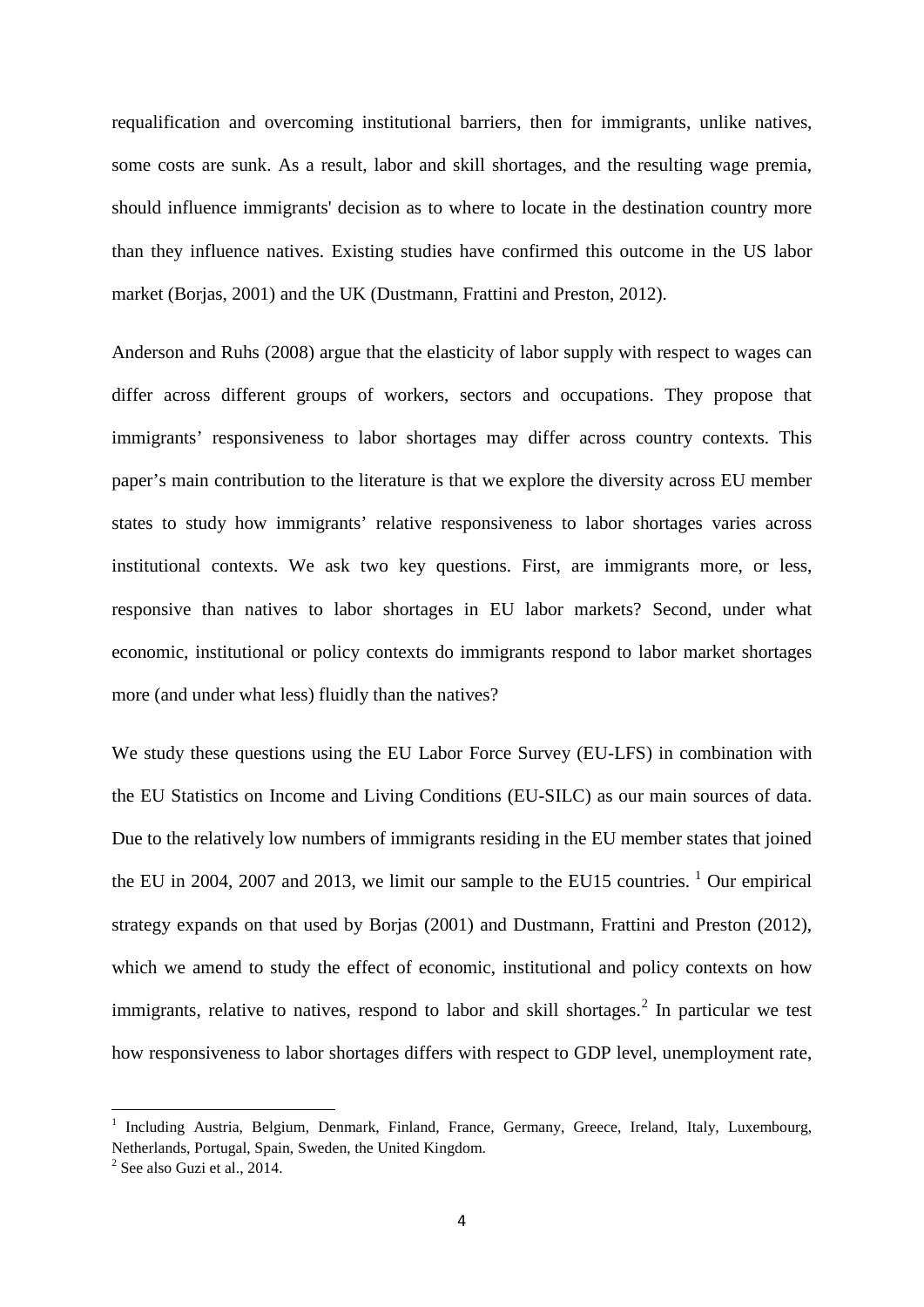the generosity of welfare spending, immigrant integration programs, openness to admitting immigrant workers, migration rate and the scale of recent immigration.

We proceed as follows. In the following section we introduce the theoretical model. We then develop a measure of labor and skill shortages and an empirical framework evaluating the average responsiveness of immigrants, relative to natives, to such shortages. In the next step we report the results of the baseline finding and measure the variation in immigrants' responsiveness to labor and skill shortages across various contexts. Finally, we discuss the results and their policy implications, and conclude.

#### **2. Theoretical model**

To understand EU natives and immigrants' location decisions, we develop a theoretical model in the spirit of Borjas (2001). Consider an initial allocation of EU natives and immigrants across the EU member states  $C$  and skill-industry groups  $K$ . Denote  $W_{kc}$  the wage that a worker in group  $k \in K$  earns in country  $c \in C$ . For simplicity we assume that requalification or any other adjustment costs  $A_{kc}$  pertaining to skill-industry group k and country c are fixed and equal for all individuals, and that  $W_{kc}$  is net of any such costs.

The decision about mobility in the labor market is formalized first for an EU native and then for a foreign worker. An EU native worker considers moving from her initial country  $C_0$  and skill-industry group  $K_0$  to another member state or skill-industry group if

$$
0 < I = \max_{c \in C, k \in K} (W_{kc}) - W_{K_0C_0} - D,\tag{1}
$$

where *D* measures the costs of parting with their country or skill-industry group of origin,  $K_0$  and  $C_0$ , and includes any pecuniary costs of out-migration, but also non-pecuniary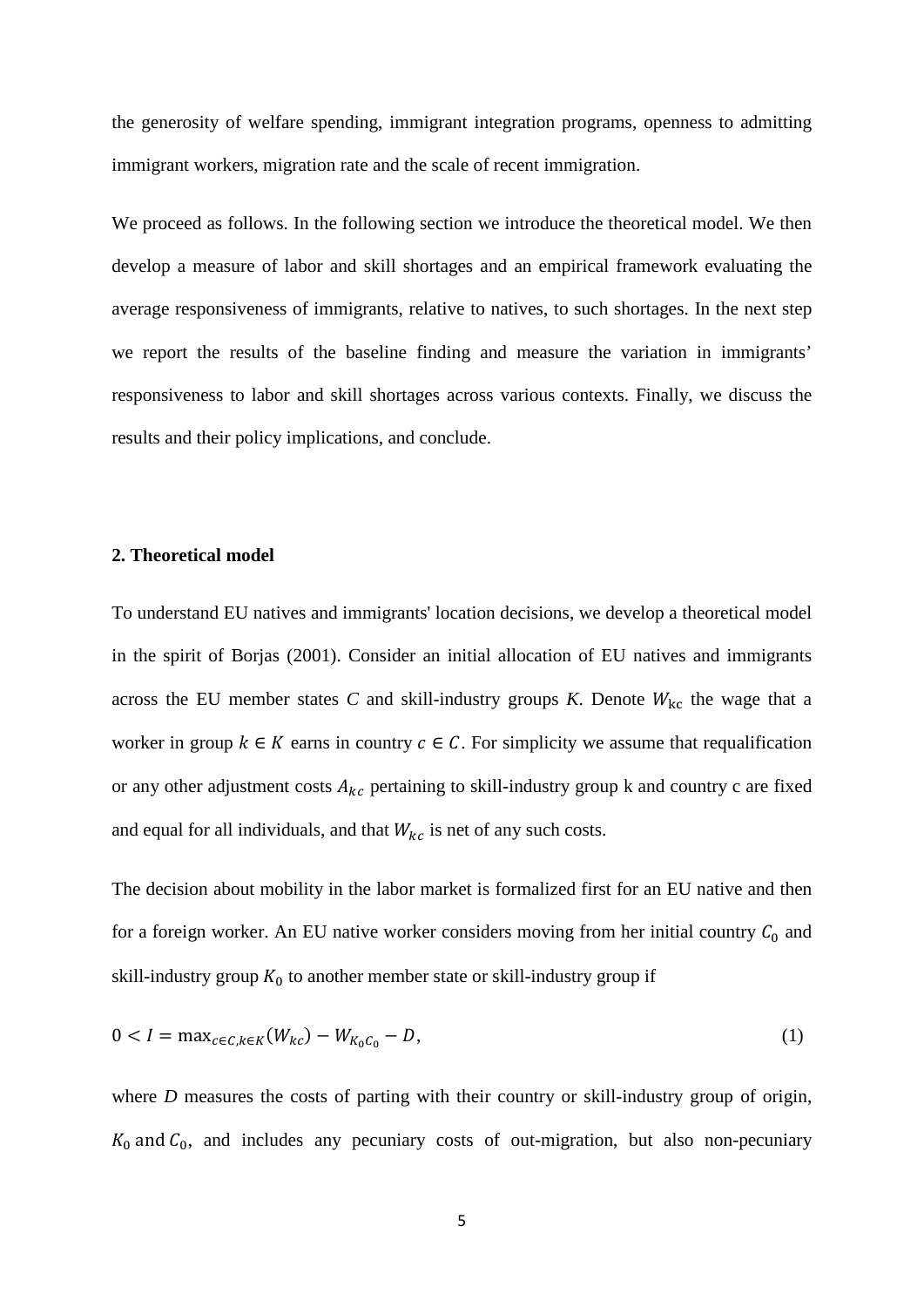psychological costs related to the disutility of separation from social, professional or family networks, which are for simplicity's sake assumed to be fixed.

It follows that whenever  $D > 0$  there is room for variation in wages  $W_{kc}$  across countries and among native workers with the same human capital, and hence inefficient allocation of natives across countries and skill-industry groups. We assume that the distribution of capital is sticky, and hence capital movement generally does not eliminate wage differentials across countries and natives with the same human capital.

The decision for immigrant workers from outside the EU to come to the EU is governed by

$$
I = \max_{c \in C, k \in K} (W_{kc}) - W_{K_F C_F} - (D + B_c), \tag{2}
$$

where  $W_{K_F C_F}$  denotes the immigrant's wage in their non-EU country of origin, and  $B<sub>c</sub>$  denotes their migration costs reflecting the institutional, legal or labor market barriers specific to country *c* that are borne solely by immigrants. Such costs include any restrictions stipulated in their work or residence permits, or related to their foreign citizenship, limiting their job or geographic mobility in the EU. These costs depend on economic, institutional or policy variables characterizing host labor markets. For example, transferability of residence and work rights and qualifications within and across EU member states facilitates immigrants' responsiveness to wage incentives. Similarly, transferability of rights to social welfare services probably has a positive effect, too. These effects are compounded if they also concern family members. Immigration policy may also affect immigrants' responsiveness if the selection of immigrants upon entry affects observed or unobserved costs of future migration. On the other hand, policies and institutions that restrict migrants to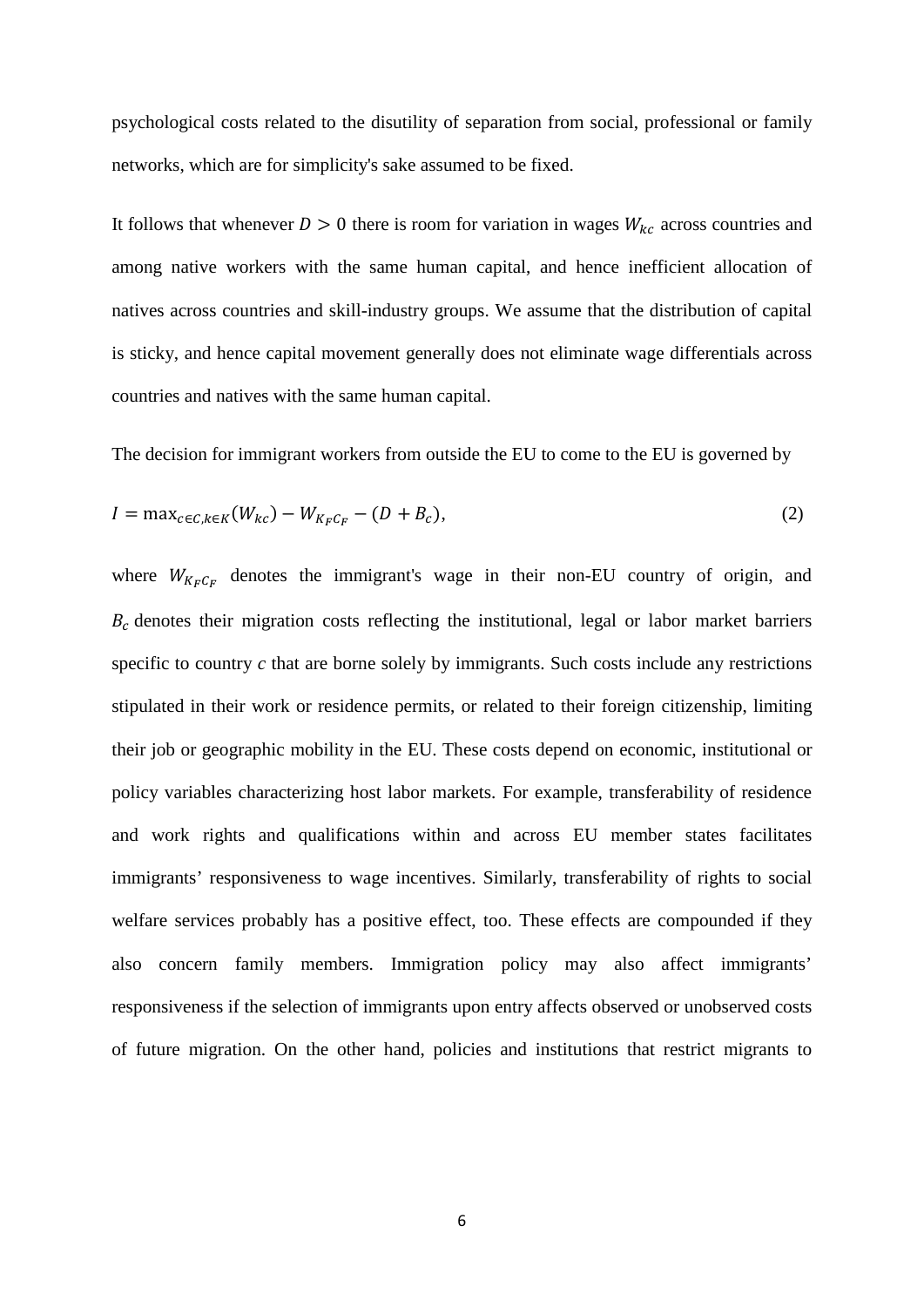certain regions, countries or jobs, or restrict the transferability of their rights and human capital tend to limit their responsiveness to wage differentials.<sup>[3](#page-4-1)</sup>

We assume that immigrants move to the EU for economic reasons only if  $I > 0$ , i.e. the wage increment resulting from their immigration to the EU compensates for the costs of migration.<sup>[4](#page-7-0)</sup> Furthermore, among the countries and skill-industry groups available in the EU, the model assumes that immigrants choose the one offering the highest wage.<sup>[5](#page-7-1)</sup> An important implication of this model is that immigrants should be more sensitive to wage differentials across EU countries and skill-industry groups than the natives of those countries. This is because immigrants in the EU have already arrived in the EU, and hence the costs *D* of parting with their source environments are sunk for them upon arrival; these costs are still positive for the EU country natives. It also follows that immigrants' sensitivity to wage variation should be mainly due to the locational decisions of newly arriving immigrants, since immigrants' sensitivity to wage differentials will decline gradually with years since migration, as they become attached to their destinations and skill-industry groups in a similar way to the natives.<sup>[6](#page-7-2)</sup>

 $\overline{\phantom{a}}$ 

 $3$  Some of these costs may affect natives as well. We assume that due to foreign citizenship or immigration history, such costs are larger for immigrants than natives, and without loss of generality normalize  $B_c$  to be zero for the natives.

<span id="page-7-0"></span> $\frac{4}{1}$   $>$  0 does not necessarily hold for immigrants who have moved for other than economic reasons, including refugees or dependent migrants such as spouses or minors. We also assume that immigrants have perfect information about *I*.<br><sup>5</sup> In reality *D* and requalification costs may differ across destination or source countries, skill-industry groups, or

<span id="page-7-1"></span>individuals. For example, the various languages spoken in the EU may vary in their distance from the immigrants' native language, and hence the cost of learning the destination country's language may differ across destinations and immigrants' native languages. Although this is an important consideration, for the argument we develop in this section it is sufficient that costs *D* are sunk for immigrants, but not for comparable EU-country natives. The model could be straightforwardly extended to include more complex inter-temporal decisions and to treat wages and migration costs as stochastic variables, in which case the key relationships would hold in terms of expected present values.

<span id="page-7-3"></span><span id="page-7-2"></span><sup>&</sup>lt;sup>6</sup> See e.g. Constant, Gataullina and Zimmermann (2009) and de Palo, Faini and Venturini (2006) on immigrant assimilation in host societies and labor markets.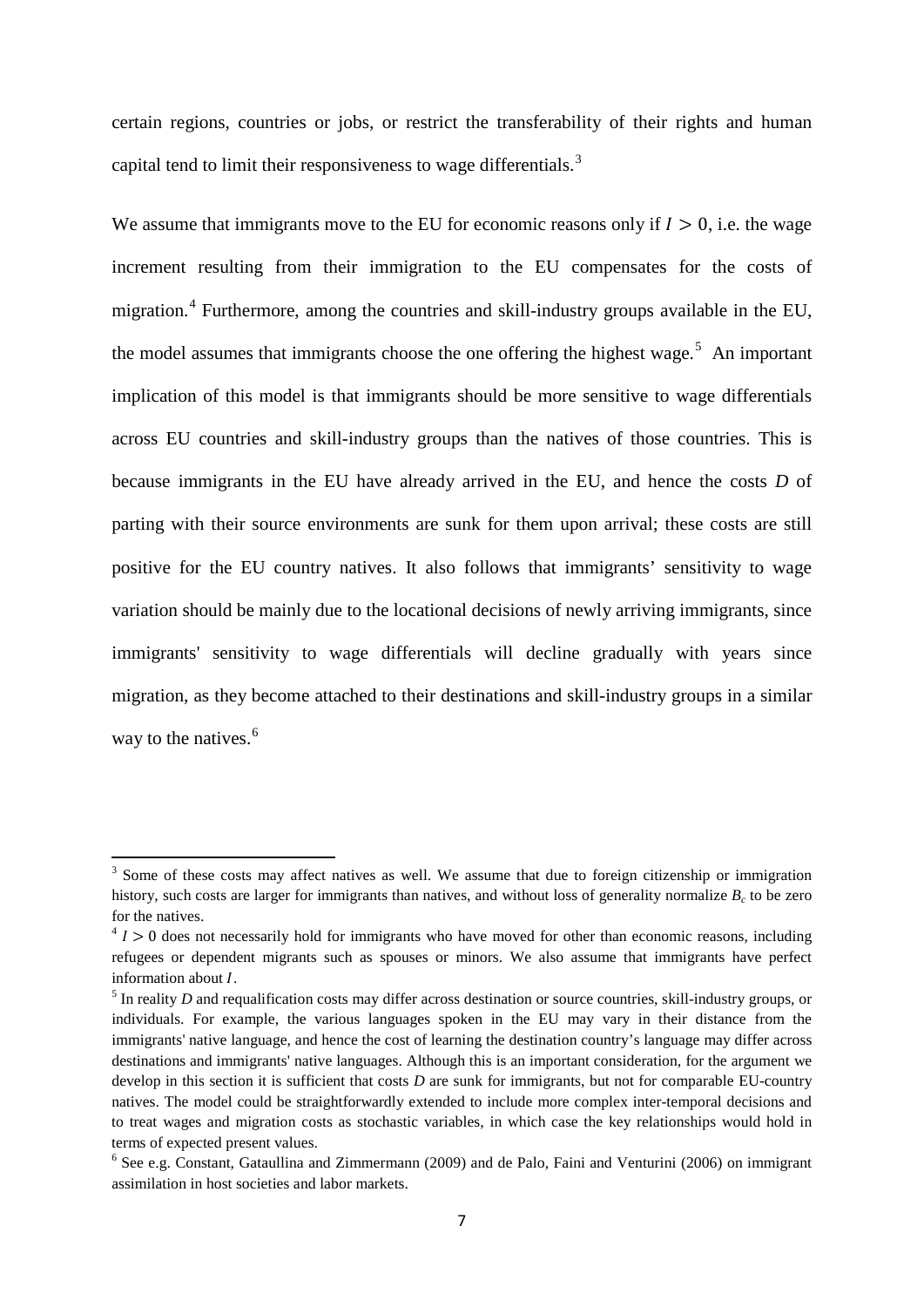Our theoretical model thus implies that immigration can increase the efficiency of host labor markets by providing European economies with fluid labor that by improving the allocation of labor across countries and skill-industry groups greases the wheels of the European labor markets. On the other hand, this mechanism may be impeded by immigrants' adjustment in, and growing attachment to host labor markets, as well as any barriers to mobility specifically pertaining to their immigrant status. The degree to which this occurs may interact with economic, institutional or policy variables characterizing the host economy. Hence, the responsiveness of immigrants to wage differentials (relative to the natives) under various economic, institutional or policy contexts is an empirical question.

#### **3. Methodology and empirical framework**

#### 3.1 Measuring labor shortages and immigrant-native relative supply

There are two key variables of interest in our baseline model: labor shortages and the relative labor supply of immigrants and natives across countries and skill-industry groups. We proxy labor shortages at the level of skill-industry-country cells by wage premiums, the part of wages that remains unexplained after compositional differences across cells are netted out. Specifically, a wage index pertaining to skill-industry-country cells is computed for each year separately using a log-wage regression of the form

$$
W_{ikct} = X_{ikct}\beta + \gamma_{kct} + \varepsilon_{ikct},\tag{3}
$$

where *W* is the log wage of worker *i* who belongs to skill-industry group *k* in country *c* and year *t*, *X* is a vector of worker *i*'s characteristics including gender, education, work experience and work experience squared, and  $\varepsilon$  is the error term. We normalize wage and all variables in vector *X* to have zero means in each year *t*.  $\gamma_{kct}$  gives a vector of fixed effects for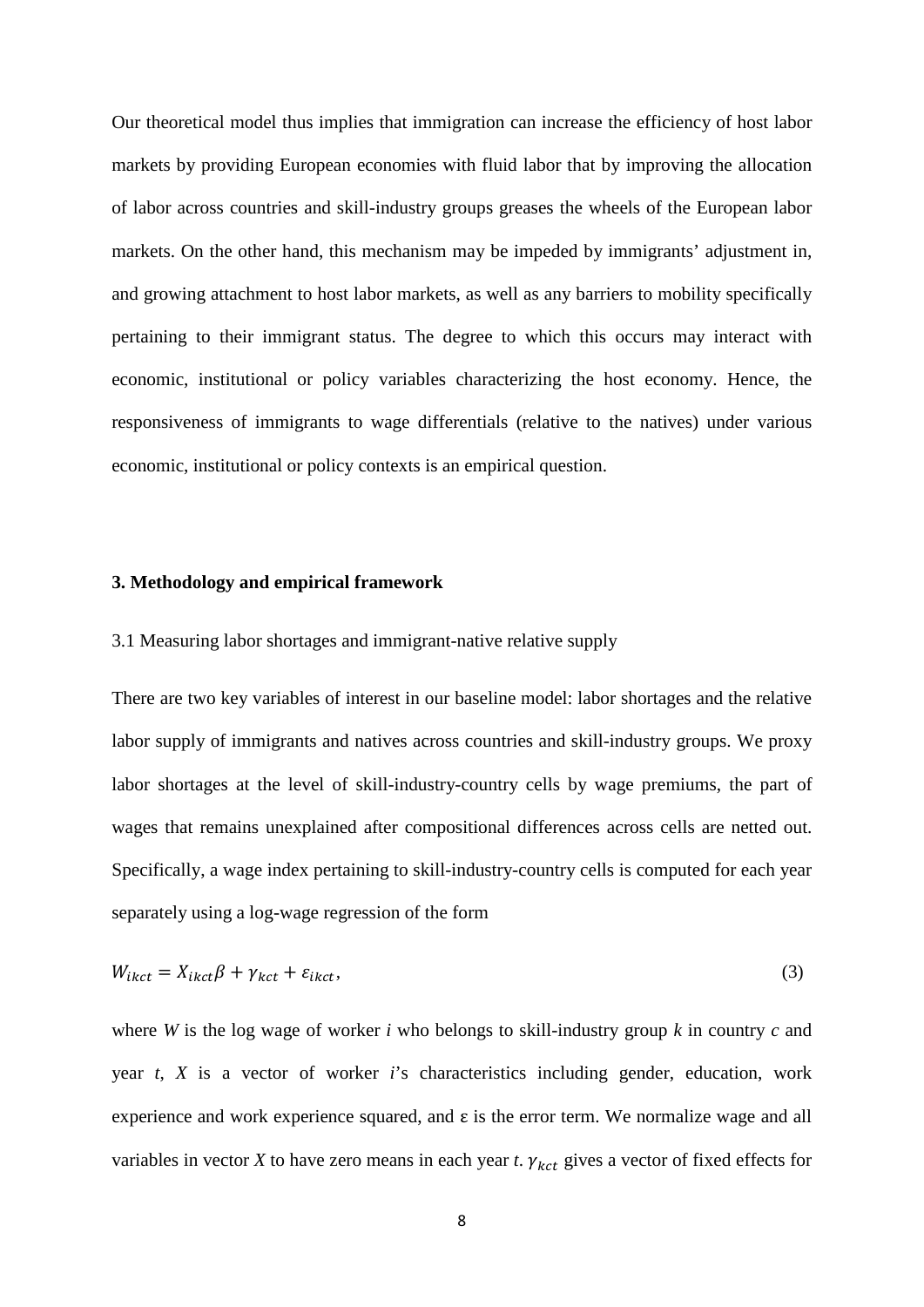skill-industry-country cells, which can be interpreted as the (adjusted) percent wage differential between the average wage of individuals in the particular cell and the mean wage for a given year in the EU (adjusted for any differences in the individual characteristics listed above).

We next calculate the measure of relative supply of migrants and natives for skill-industrycountry cells. Following Borjas (2001) we define the index of relative labor supply  $Z_{\text{kct}}$  for skill-industry-country cells in each year *t* separately as

$$
Z_{kct} = \frac{M_{kct}/M_t}{N_{kct}/N_t},\tag{4}
$$

where  $M_{kct}$  is the number of immigrants belonging to skill-industry group  $k$  and country  $c$  in year  $t$  while  $M_t$  is the total number of immigrants in the EU15 in year  $t$ . The denominator similarly indicates the relative supply of natives  $N_{kct}/N_t$  in the particular cell and year *t*. The index equals 1 when immigrants and native workers belonging to the same skill-industry group have the same geographic distribution. The index would be greater than one if immigrants in skill-industry group *k* were overrepresented in country *c*. When no immigrants are present in a particular group then the index equals 0.

#### 3.2 The empirical model

Our baseline empirical framework is developed following Borjas (2001). To measure the relative responsiveness of immigrants to skill shortages across skill-industry-country cells we adopt a first-difference regression model as follows:

$$
\Delta Z_{kct} = \beta_1 \Delta \gamma_{kct-1} + \delta_k + \delta_c + \delta_t + \mu_{kct},\tag{5}
$$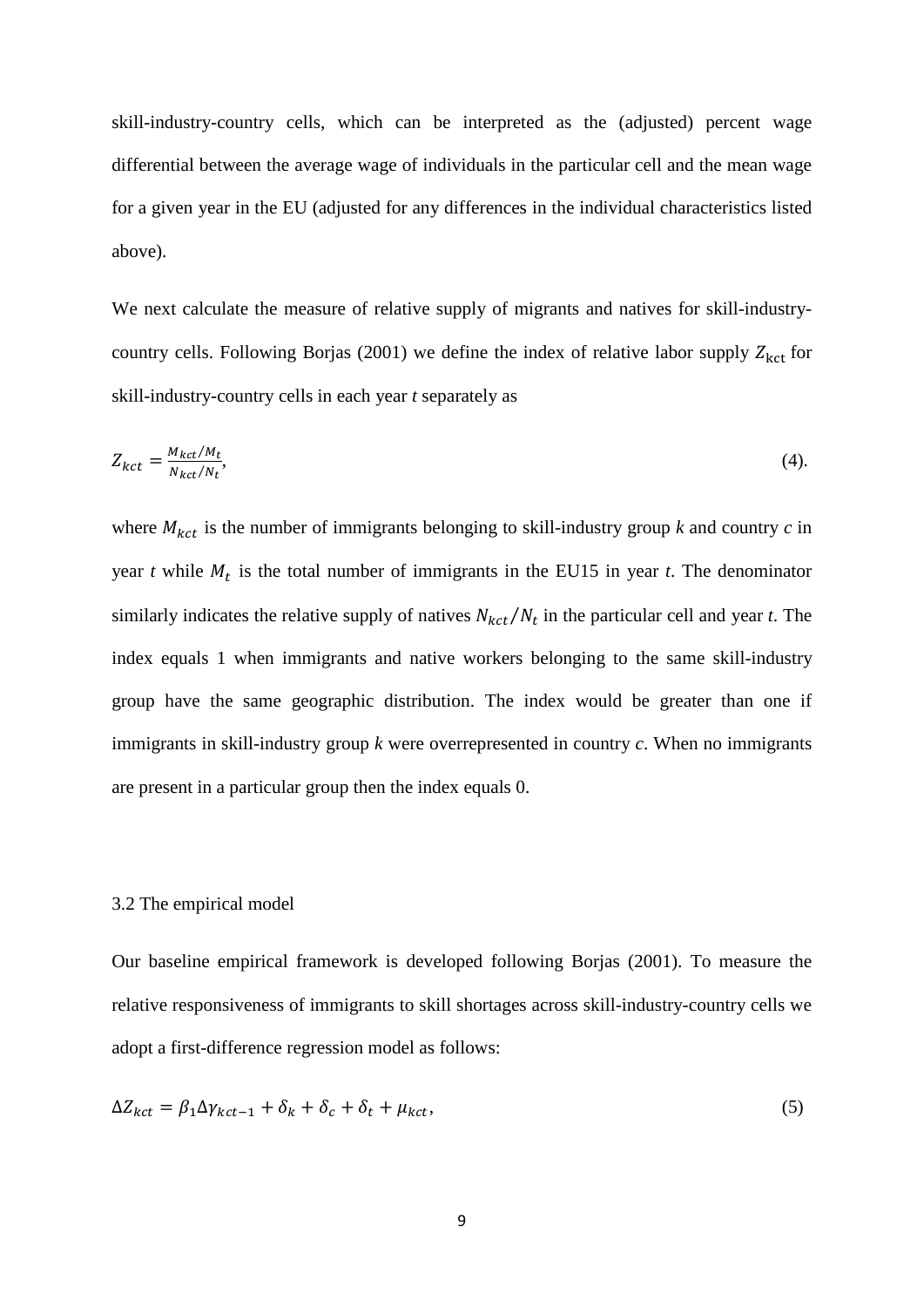where the first-differenced wage index  $\Delta \gamma_{kct}$  is lagged by one year, as the reaction of workers to labor shortages is likely to be lagged. The model also includes group, country and year fixed effects,  $\delta_k$ ,  $\delta_c$  and  $\delta_t$ , respectively, which control for any specific factors that might change the relative supply of immigrants. In the empirical section, the model is also augmented with the lagged values of country-level unemployment rate and GDP growth, to account for variation in economic conditions between countries and over time. We estimate this model using the Ordinary Least Squares method. Because the observations represent averages at the cell level, every observation is weighted by the total number of individuals in the cell.[7](#page-7-3)

3.3 The economic, institutional and policy determinants of immigrants' responsiveness to labor shortages

To determine whether and how the responsiveness of immigrants, relative to natives, depends on economic, institutional and policy contexts, we augment our baseline model by allowing immigrants' responsiveness to vary across countries with different contexts. Specifically, we adopt a variation of the first-difference model of Equation (5) as follows:

$$
\Delta Z_{kct} = \beta_1 \Delta \gamma_{kct-1} + \beta_2 \Delta \gamma_{kct-1} \theta_{ct-1} + \beta_3 \theta_{ct-1} + \delta_k + \delta_c + \delta_t + \mu_{kct},\tag{6}
$$

where  $\theta_{ct}$  is an indicator variable measuring the economic, institutional or policy context in country *c* and year *t*. This indicator variable attains value 1 when the studied context is present and 0 otherwise. If the underlying context variable is continuous, such as the share of total social expenditures in GDP, we dichotomize it by setting  $\theta_{ct} = 1$  in countries whose average value of this variable during the studied period is above the median across all

<span id="page-10-0"></span><sup>7</sup> Analytic weights (aweights in Stata) are typically appropriate when analysis is based on data containing averages.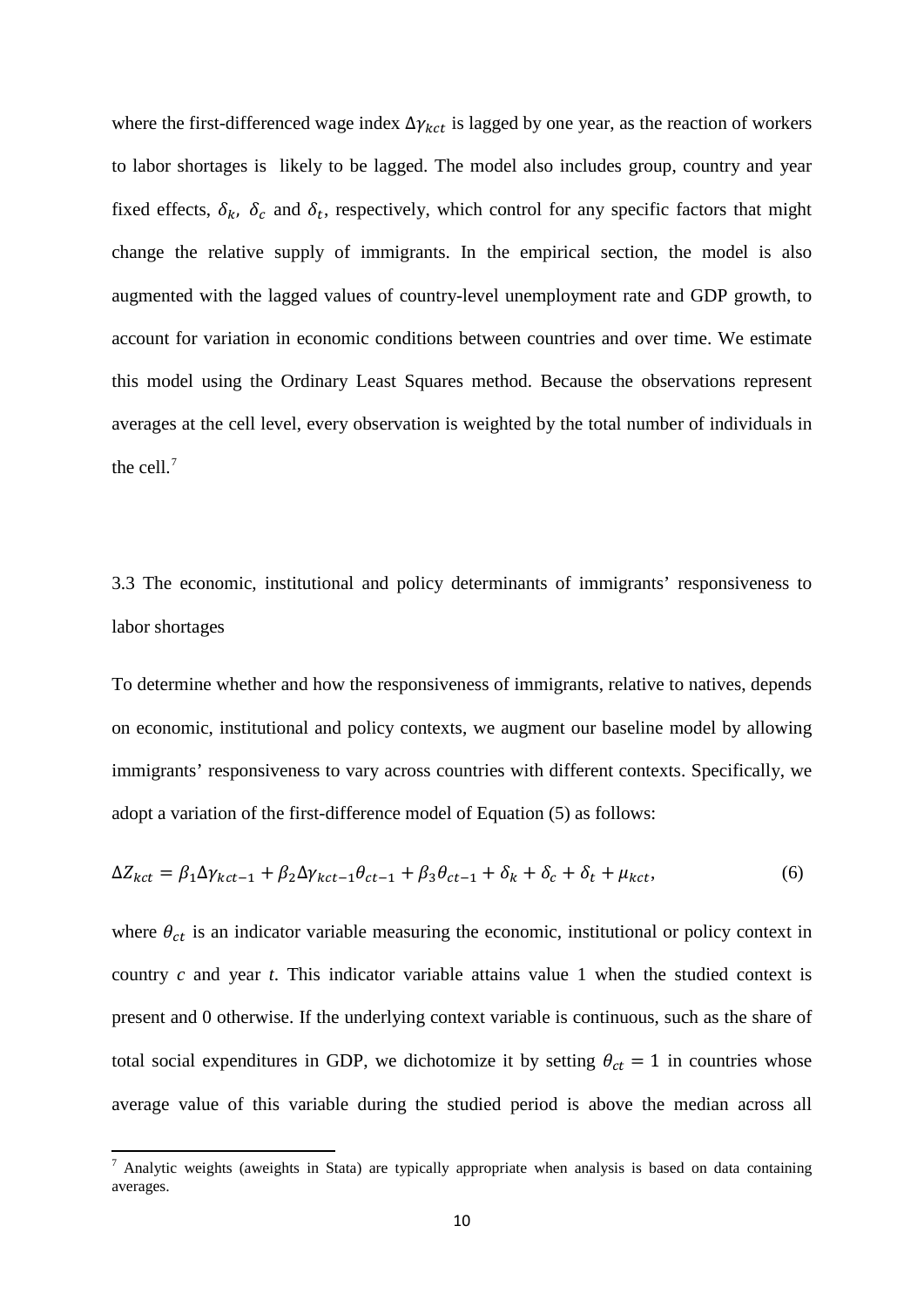countries, and zero otherwise. In this way the indicator identifies countries with more generous welfare spending.

Adding the interaction term to the model changes the interpretation of the key coefficients. In a model without the interaction term,  $\beta_1$  can be interpreted as the direct effect of a labor shortage on the relative supply of immigrants. The interaction term reflects the fact that immigrants' responsiveness to labor shortages may be different in different contexts. Hence, in a model with the interaction term, the effect of a labor shortage on the relative supply of immigrants is not limited to  $\beta_1$ , but is equal to  $\beta_1 + \beta_2 \theta_{ct}$ .  $\beta_1$  is then interpreted as the effect of a labor shortage on immigrants' responsiveness when  $\theta_{ct} = 0$  (e.g. in countries with belowthe-median welfare expenditures) and  $\beta_1 + \beta_2$  is the effect of a skill shortage when  $\theta_{ct} = 1$ (e.g. in countries with above-the-median welfare expenditures). The introduction of interaction terms hence enables us to shed light on the heterogeneity of immigrants' relative responsiveness to labor shortages across skill-industry-country cells under different contexts.

#### 3.4 The data

<span id="page-11-0"></span> $\overline{\phantom{a}}$ 

The analysis in this paper combines data from the EU-LFS and EU-SILC. Both data sets are representative household surveys conducted annually in all member states of the EU, and follow the international standard classification of economic activity (coded according to NACE) and occupation (coded according to ISCO). Thanks to its large sample size, the EU-LFS provides reasonably reliable information about the share of foreign-born and native population across skill and industry cells in each country, although it may underestimate irregular migrants.<sup>[8](#page-10-0)</sup> We use the information on workers' earnings from the EU-SILC to

<sup>&</sup>lt;sup>8</sup> The EU-LFS has been used in several studies that analyze immigration in Europe, as it uniquely provides both cross-country and longitudinal dimensions (e.g. Dustmann and Frattini, 2011; D'Amuri and Peri, 2014).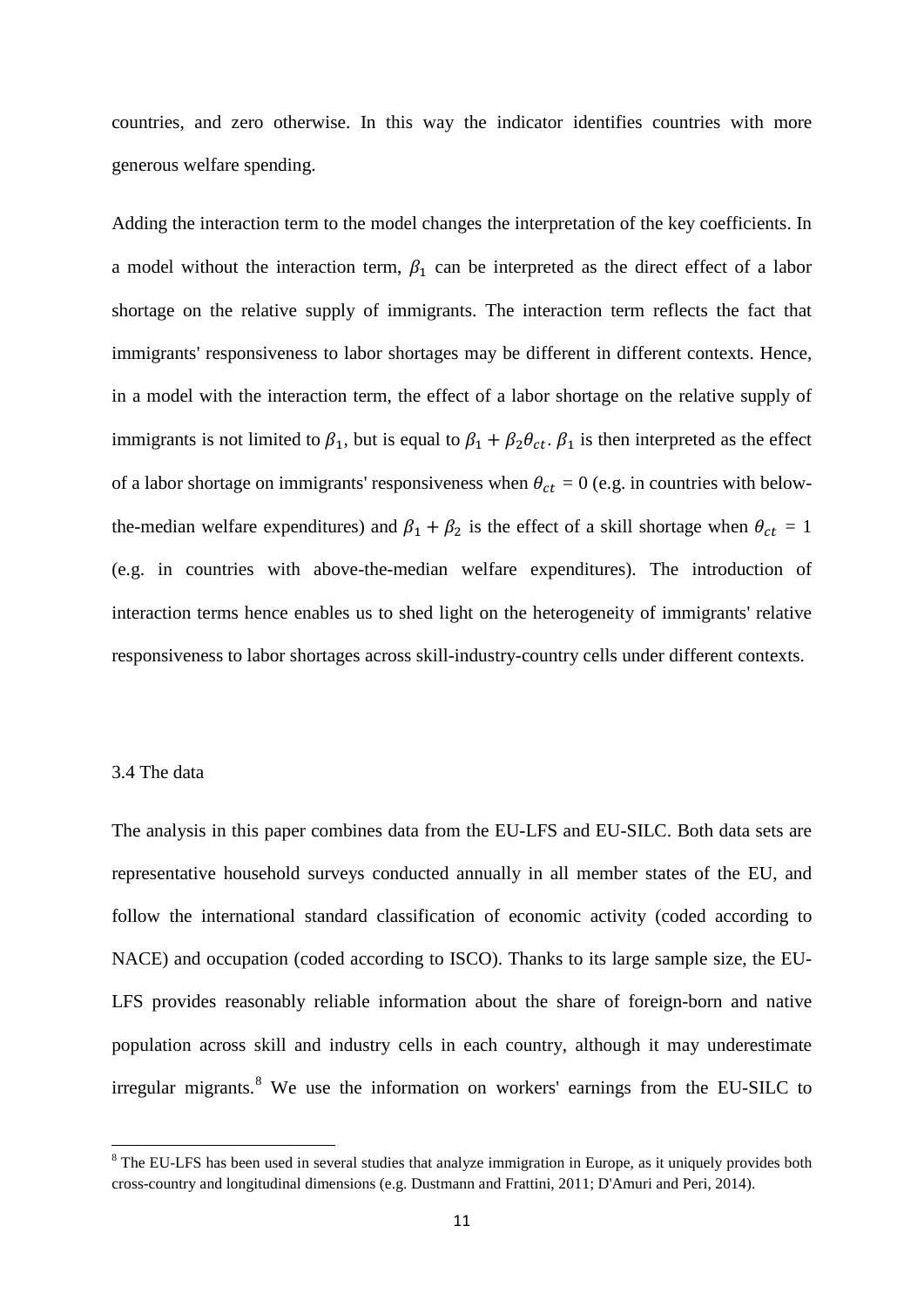measure labor shortages across skill-industry-country cells, as explained earlier. Additional variables, such as national GDP annual growth, GDP per capita, and total unemployment rate, were obtained from the World Bank (2014). Migration variables such as the annual inflow and stock of immigrants in the EU and the share of total social expenditure on GDP are taken from OECD (2014, 2015).

The majority of immigrants in the EU are concentrated in the EU15 countries (Kahanec and Zaiceva, 2009), hence to ensure sufficient sample sizes, we limit our study to these countries. For each of the EU15 countries we partition the labor force into skill-industry-country cells defined by four skill levels based on the ISCO classification (see Appendix, Table A1) and nine industry groups based on the NACE classification (see Appendix, Table A2). This categorization generates 36 groups, for each of which we calculate labor shortage and the index of relative supply of migrants, in each country and year, which we develop to measure the responsiveness of migrants to identified shortages. Any cells with an insufficient number of respondents were dropped from the analysis. The final sample distinguishes 3,238 skill-industry-country cells comprising all EU15 countries in the period 2004-2012.<sup>[9](#page-11-0)</sup>

We define a worker as an immigrant if he or she was born abroad. We distinguish immigrants born in one of the EU15 member states (but residing in another one) and those born outside the EU15 countries, including those born in the new EU member states (2004, 2007 and 2013 enlargements).<sup>[10](#page-12-0)</sup> Workers born and residing in a given member state are classified as natives.

<sup>&</sup>lt;sup>9</sup> In the individual analysis, the sample is always limited to employed individuals between 20 and 60 years old. In each country, skill-industry groups are selected if they include at least 50 observations in the EU-LFS database and at least 20 observations in the EU-SILC database. Unfortunately the sample is not balanced with respect to country and year. In the 2004 EU-SILC dataset Germany, the Netherlands, and the United Kingdom are missing, and in the 2011 EU-SILC Ireland is missing. In the EU-LFS data we cannot identify the origin of respondents in Germany, Italy and the United Kingdom in 2004, nor in Ireland during the years 2004, 2005, 2011 and 2012.

<span id="page-12-1"></span><span id="page-12-0"></span> $10$  This grouping is determined by the level of detail provided in the EU-LFS datasets, where foreigners' country of birth is distinguished only by region. For Germany, nationality is used instead of country of birth.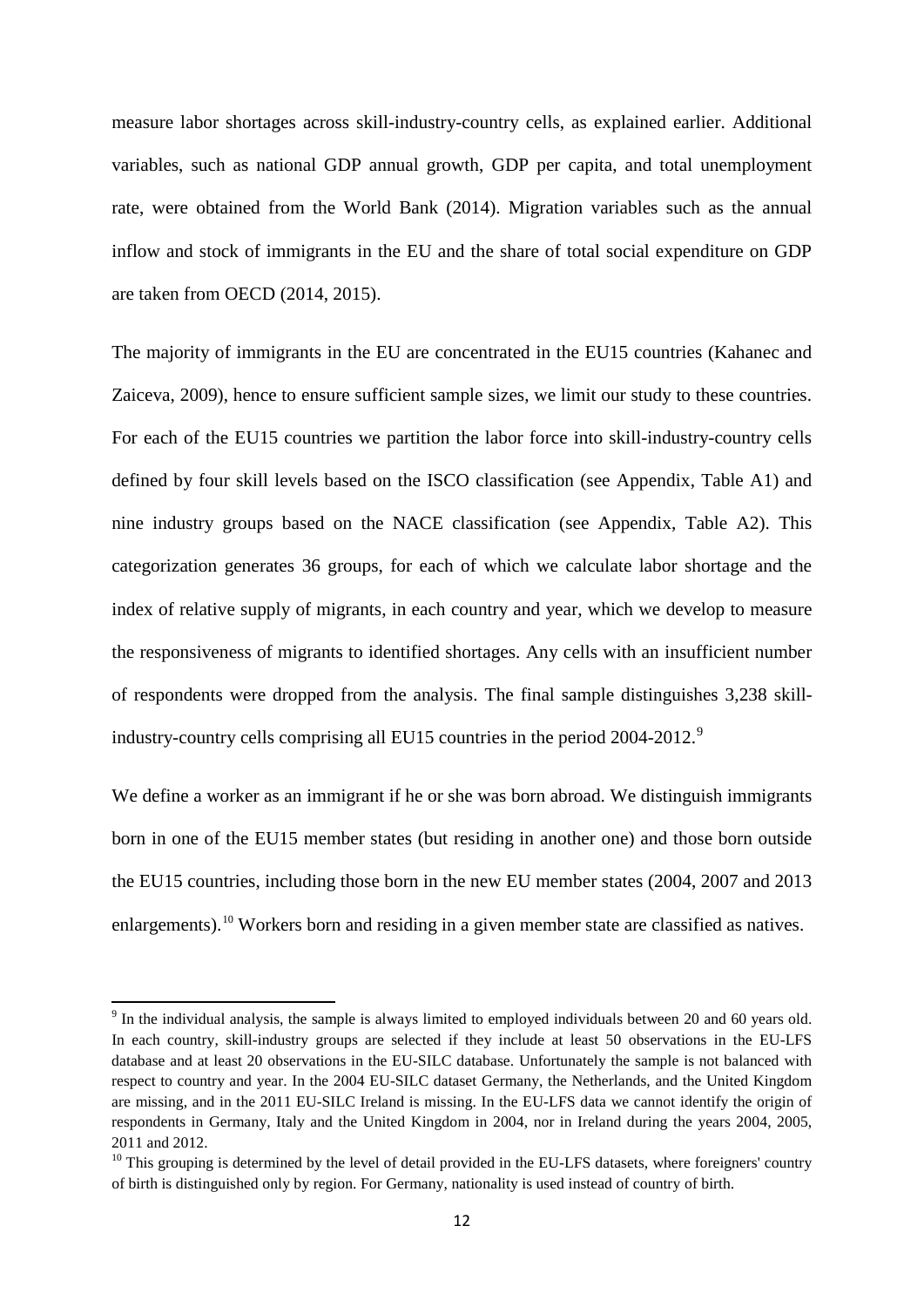This definition of immigrants enables us to look at and comparatively evaluate two types of immigrants, those from the EU15 and those from outside the EU15. However we should be careful when interpreting natives' mobility within EU15 countries: if a native of EU15 country A moves to EU15 country B, her status changes from "native" to "EU15 immigrant". Conversely, natives of country A returning from country B to country A switch their status from "EU15 immigrant" to "native". Comparisons between non-EU15 immigrants and natives are therefore problematic, because some "native" moves are not counted (e.g. whenever natives move to another country). In effect, the changes in  $Z_{kct}$  may overestimate the relative mobility of non-EU15 immigrants vis-à-vis native mobility. The comparison of EU15 immigrants with natives is less problematic, because each departure measured among the immigrants (natives) corresponds to an arrival measured among the natives (immigrants).

We respond to this problem in the analysis by testing the responsiveness of non-EU15 immigrants to labor shortages vis-à-vis the combined group of natives and EU15 immigrants. This approach is most directly comparable to Borjas (2001) and Dustmann, Frattini and Preston, (2012), as it takes the whole EU15 as the point of reference for the definition of immigrants and natives (i.e. similarly to "US" or "UK" in the two studies mentioned above, respectively).

This research design enables us to exploit the diversity of economic, institutional and policy contexts across the EU15 member states and identify their role in the relative responsiveness of immigrants and natives to labor market shortages. Moreover, it provides for a comparative evaluation of EU15 immigrants and non-EU15 immigrants vis-à-vis the natives defined at the level of member states, as well as non-EU15 immigrants vis-à-vis the combined group of natives and EU15 immigrants, hence "natives" defined at the level of the EU15 as a whole. Such comparison provides a further test for the "immigration grease" hypothesis, studying it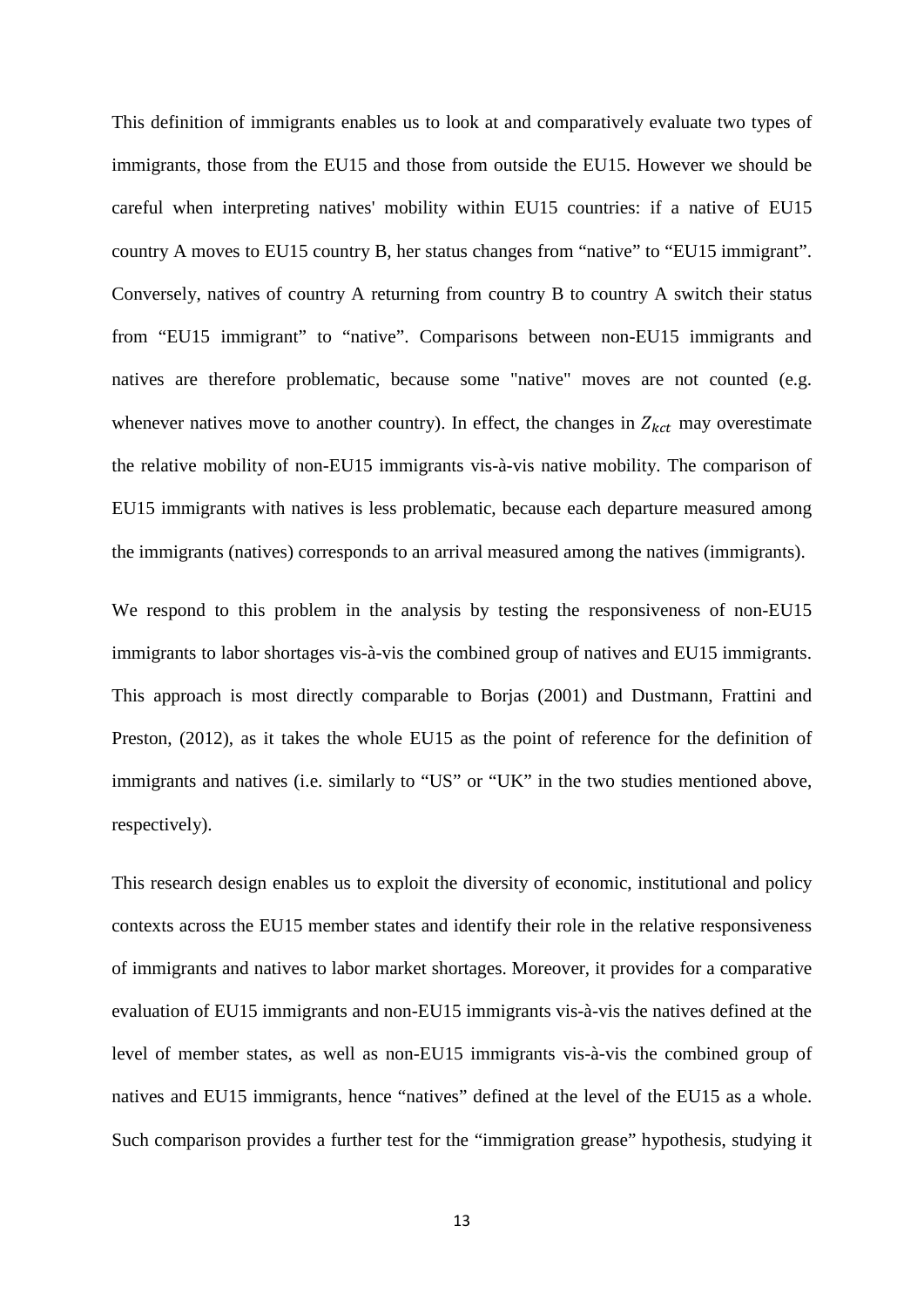both in the context of free mobility within the EU15 and under the mobility restrictions governing immigration to the EU15 from non-EU15 countries.<sup>[11](#page-12-1)</sup>

Tables A3 and A4 in the Appendix show the distribution of immigrants  $Z$  and wage index  $W$ across industries and skills, respectively. According to the relative supply index, immigrant workers are primarily concentrated in construction; transportation, accommodation and food; and public administration and social work; they are least concentrated in the education sector. In Table A4 we observe a steep skill gradient in the density of immigrants across occupational groups, with higher concentrations in less skilled occupations. As expected, the wage premium is higher in more skilled occupations. Tables A3 and A4 also show that there is substantial variation in *Z* and *W* across industries and occupations and over time, providing for identification of the key parameters  $\beta_1$  and  $\beta_2$ .

#### **4. Results**

 $\overline{\phantom{a}}$ 

#### 4.1 The baseline model

<span id="page-14-1"></span>The results of the baseline model (Equation 5) are presented in Table  $1<sup>12</sup>$  $1<sup>12</sup>$  $1<sup>12</sup>$  The dependent variable is the supply of immigrants relative to natives in skill-industry-country cells expressed in first difference. We distinguish two definitions of natives: people residing in their member state of birth, and those both born and residing anywhere in the EU15; we denote the former group of natives "MS" and the latter "MS+EU15". We also distinguish two immigrant groups: immigrants born in EU15 countries and those born outside the EU15.

 $11$  Year fixed effects help to account for the fact that immigration from new member states is governed by different rules than immigration from third countries.

<span id="page-14-0"></span> $12$  The first-stage model (3) yields results typical for models of that type; these are available upon request.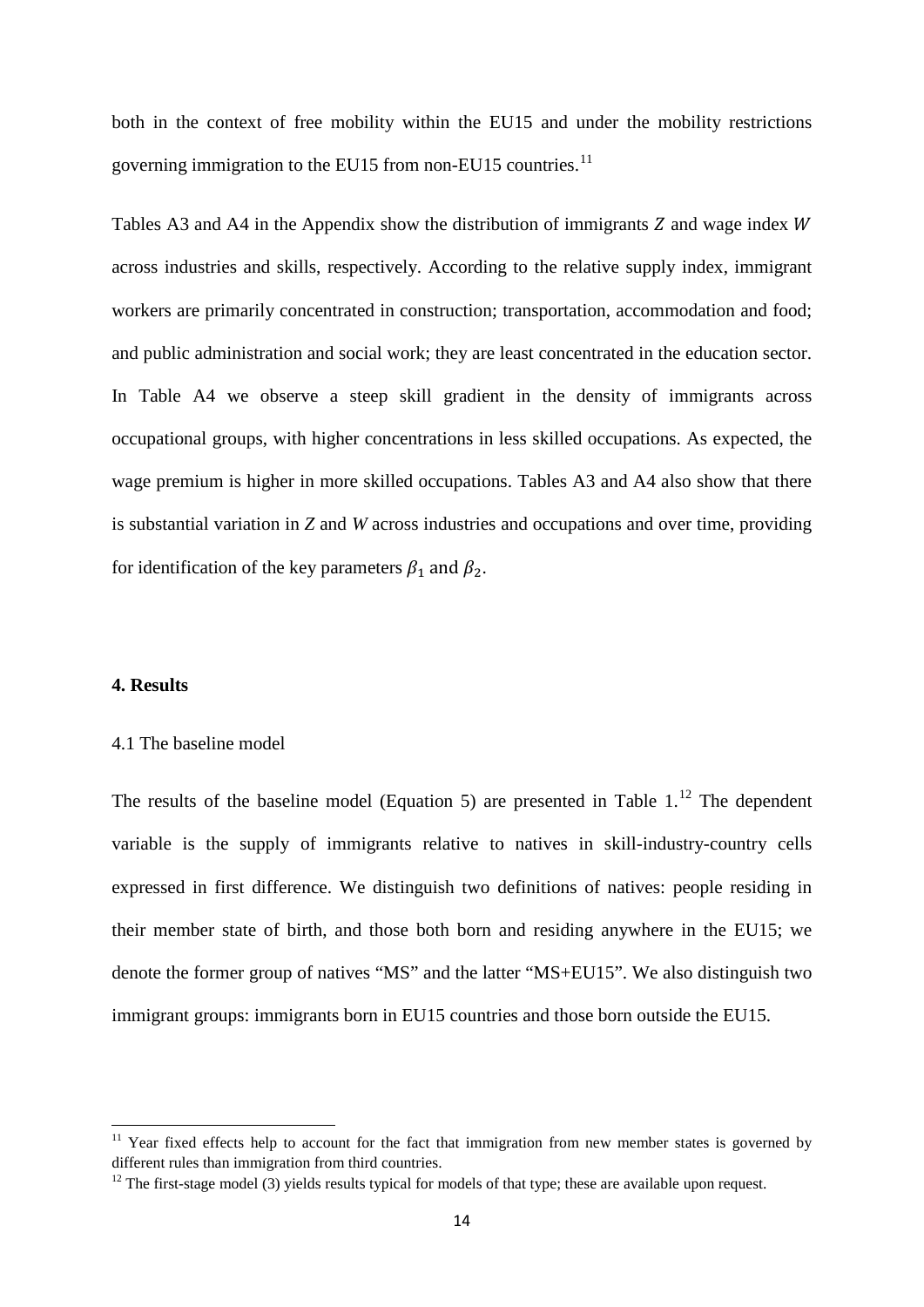The positive estimates for labor shortage indicate that the relative supply of immigrants in a particular skill-industry group rose in those countries where the wage offered to that skill group also rose. The sensitivity of immigrant supply to wage premiums, however, differs across immigrant groups. In particular the coefficient for immigrants of EU15 origin, although positive, is not significant at the conventional levels (t-stat is 1.53). In contrast, non-EU15 immigrants are very responsive to wage changes and the estimated coefficient can be interpreted in terms of the relative elasticity of supply of immigrants and natives:  $\varepsilon = \frac{dln(Z)}{dln(W)}$ . The wage index measures the average log-wages in each skill-industry-country cell, so that  $\varepsilon = \frac{\beta_1}{z}$ . As the mean value of Z is 1.31, the estimate in column 2 implies an elasticity of supply of  $0.16$  for non-EU15 immigrants relative to natives.<sup>[13](#page-14-1)</sup>

This key result confirming that immigrants are more responsive to labor shortages than natives are is robust to the inclusion of the unemployment rate and growth rate of GDP per capita to the model specification. The regression results reported in columns 4-6 remain very similar in magnitude, with the coefficient for non-EU15 immigrants becoming slightly less significant and the coefficients for EU15 immigrants becoming somewhat more significant.<sup>[14](#page-15-0)</sup> In our further analysis we proceed with this more general specification.

**.** 

<sup>&</sup>lt;sup>13</sup> Borjas (2001) estimates an elasticity of 1.3 for new immigrants in the US. In the UK, the estimates for new immigrants imply an elasticity of 2 (Dustmann et al 2012). Our estimates for recent immigrants introduced in Table 4 imply an elasticity of 0.18. The relative supply elasticities tend to be more positive for men than for women. The implied elasticity from the regression re-estimated in a sample of all males is 0.29, which is consistent with the hypothesis that male migration is mostly labor migration.

<span id="page-15-1"></span><span id="page-15-0"></span><sup>&</sup>lt;sup>14</sup> The relative supply of immigrants attains maximum values of 193 and 21 for the supply of immigrants from EU15 and non-EU15 origins, respectively. Not surprisingly the index is the highest in Luxembourg, which has the largest share of immigrants in the EU, of whom more than 80% are of EU15 origin (based on EU-LFS). We replicate the analysis based on a sample without Luxembourg to confirm the robustness of our findings. Both estimated coefficients obtained for EU15 immigrants are lower than in the baseline model (Table 1 columns 1 and 4) and not significant at the conventional level (coefficients equal to 0.13 with t-stats of 1.35). The estimates for non-EU15 immigrants remain essentially the same and retain their significance. These results are available from the authors upon request.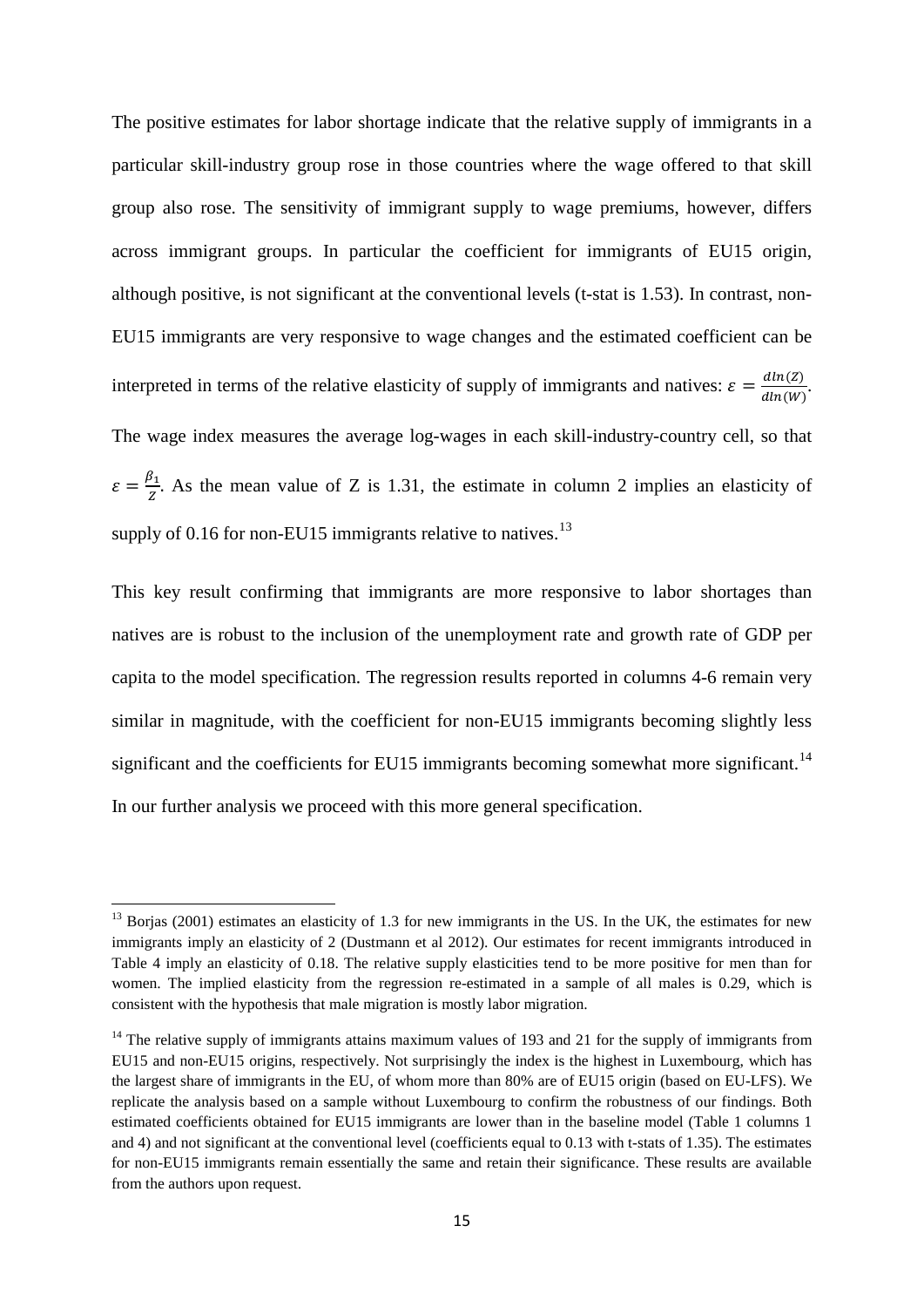| Immigrants                              | EU15      | $non-EU15$ |       | $non-EU15$  |       | EU15      |        | $non-EU15$ |       | $non-EU15$  |        |
|-----------------------------------------|-----------|------------|-------|-------------|-------|-----------|--------|------------|-------|-------------|--------|
| <b>Natives</b>                          | <b>MS</b> | <b>MS</b>  |       | $MS + EU15$ |       | <b>MS</b> |        | <b>MS</b>  |       | $MS + EU15$ |        |
|                                         | (1)       | (2)        |       | (3)         |       | (4)       |        | (5)        |       | (6)         |        |
| Labor shortage                          | 0.198     | 0.209      | $***$ | 0.197       | $***$ | 0.204     | $\ast$ | 0.186      | $***$ | 0.175       | $\ast$ |
|                                         | (0.129)   | (0.088)    |       | (0.087)     |       | (0.121)   |        | (0.092)    |       | (0.091)     |        |
| GDP growth                              |           |            |       |             |       | 0.009     |        | 0.013      | $***$ | 0.013       | $**$   |
|                                         |           |            |       |             |       | (0.008)   |        | (0.005)    |       | (0.005)     |        |
| Unemployment rate                       |           |            |       |             |       | $-0.002$  |        | $-0.013$   | ***   | $-0.013$    | ***    |
|                                         |           |            |       |             |       | (0.006)   |        | (0.004)    |       | (0.004)     |        |
| R <sub>2</sub>                          | 0.017     | 0.048      |       | 0.049       |       | 0.017     |        | 0.06       |       | 0.061       |        |
| N<br>$\overline{\phantom{0}}$<br>$\sim$ | 2452      | 2452       |       | 2452        |       | 2452      |        | 2452       |       | 2452        |        |

Table 1: Immigrant responsiveness to labor shortages (baseline model)

*Source*: Own calculations based on EU-SILC, EU-LFS, and WDI data.

*Notes*: The dependent variable is the supply of immigrants relative to natives in the particular skill-industry-country group expressed in first difference. MS stands for "member state", referring to the level of definition of natives. The labor shortage for the same group is also expressed in first difference. All variables are lagged and models include cell, year and country fixed effects. All regressions are weighted by the number of observations for the skill-industry-country group in year *t*. Standard errors are in parentheses, \*,\*\*,\*\*\* identify significance at 10, 5, 1 per cent levels, respectively.

The significant estimate in Table 1 for the influence of unemployment rate for immigrants of non-EU15 origin implies that relative to the natives, immigrants are more sensitive to labor market conditions in a given country. As unemployment in the country increases, the immigrant labor force declines relative to the native labor force, and vice versa. The estimate for GDP is also positive and significant, implying that economic changes tend to influence the supply of non-EU15 immigrants more than that of the natives. These effects are of the same signs but statistically insignificant for immigrants of EU15 origin. These results provide further support for the hypothesis that immigrants respond to market incentives and opportunities more fluidly than natives.

The theoretical model developed above does not provide unequivocal predictions as to whether EU15 or non-EU15 immigrants should be expected to be relatively more fluid, since for EU15 immigrants (who enjoy free movement within the EU but whose migration spells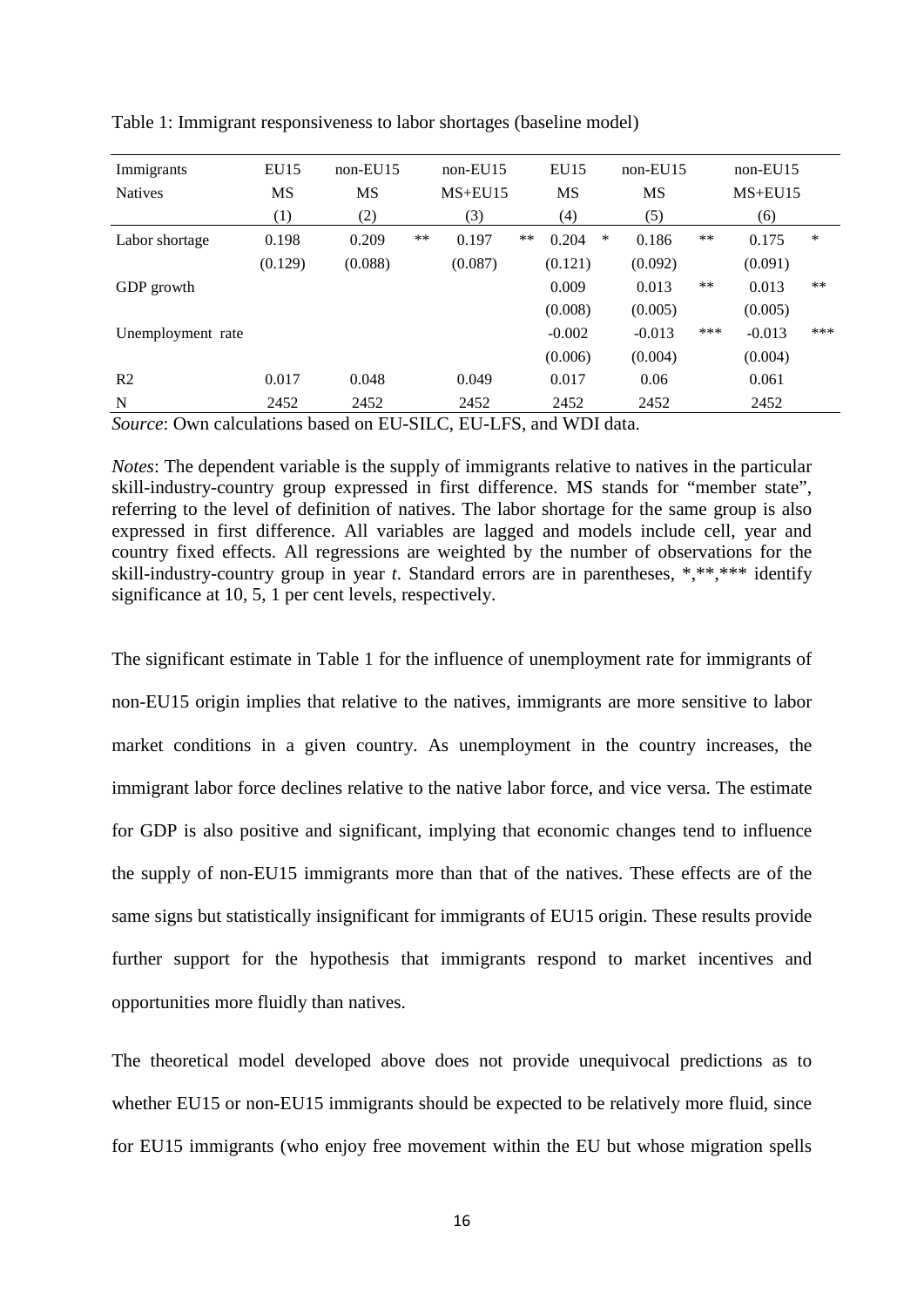tend to be longer than among non-EU15 immigrants) costs *B* are likely to be small, but costs *D* high. Our empirical results suggest that the lock-in effect of *D* may outweigh the benefits of lower *B,* as the effects for EU15 immigrants are statistically less significant than those for immigrants from outside the EU15 countries. That the coefficients in columns 3 and 6 are slightly smaller than those in columns 2 and 5, respectively, supports our expectation that measuring natives at the level of member states underestimates the mobility of natives measured at the EU15 level.

One important concern with the interpretation of our results is the direction of causality, for example in a situation when the inflow of immigrants affects wages in the local market. The specification of our model includes lagged variables to partly mitigate this problem. Dustmann et al (2012) argue that if immigrants increase the relative supply of labor in a given skill group, this should cause wages to go down for that group and therefore the estimated coefficients can be interpreted as a lower bound.

## 4.2 The behavior of immigrants during the Great Recession and under different economic contexts

An implication of the theoretical model corroborated by our baseline results presented above is that the immigrant workforce serves as a cushion against economic shocks, and that migrants are the first to move if economic conditions deteriorate. To shed light on this hypothesis we test the effect of the Great Recession (started in 2008) on the responsiveness of migrants to labor shortages using the model in Equation 6. We construct a crisis indicator  $\theta_{ct}$ that takes value 1 in crisis years identified by a lower GDP level (expressed in the constant PPP prices per capita) relative to the year preceding the crisis, and value 0 in non-crisis years.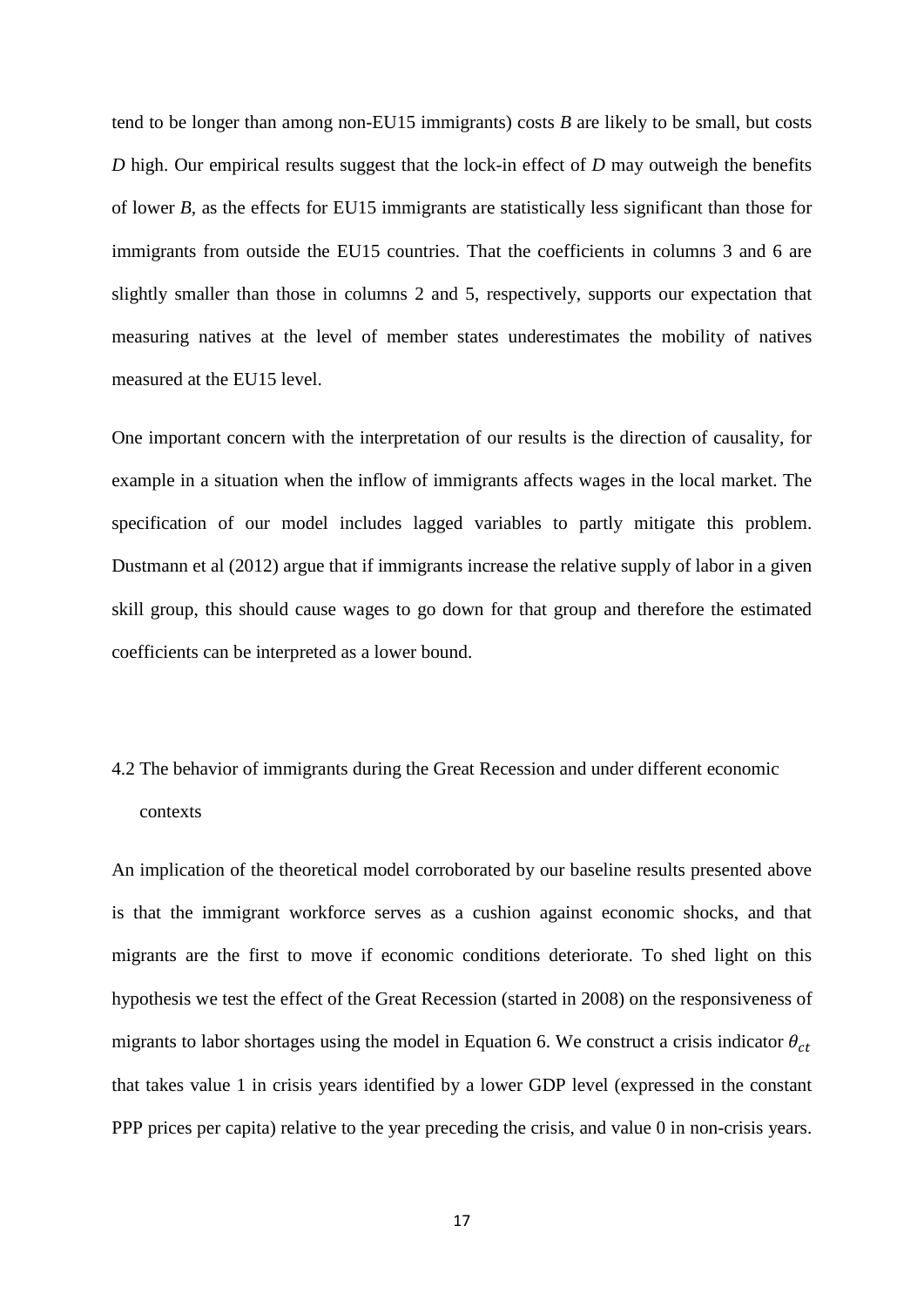Table A5 in the Appendix documents that all countries in the EU15 experienced a period of crisis, although variation exists between them as to the timing and duration of the crisis.

The results reported in Table 2 confirm that the main parameters remain virtually unchanged compared to the baseline model, even if their statistical significance is somewhat lower. The estimates imply that immigrants, especially those of non-EU15 origin, remained more flexible than the EU15 countries' native populations during the recession period.

| Immigrants                                       | EU15       | $non-EU15$ | $non-EU15$           |
|--------------------------------------------------|------------|------------|----------------------|
| <b>Natives</b>                                   | <b>MS</b>  | MS         | $MS + EU15$          |
|                                                  | (1)        | (2)        | (3)                  |
| Labor shortage in no-crisis years $(\beta 1)$    | ∗<br>0.248 | 0.177      | $\ast$<br>∗<br>0.168 |
|                                                  | (0.133)    | (0.098)    | (0.097)              |
| Labor shortage in crisis years $(\beta1+\beta2)$ | 0.111      | 0.177      | $\ast$<br>0.164      |
|                                                  | (0.129)    | (0.101)    | (0.1)                |
| r2                                               | 0.017      | 0.06       | 0.061                |
| N                                                | 2452       | 2452       | 2452                 |

Table 2: Immigrant responsiveness to labor shortages during the Great Recession

*Source*: Own calculations based on EU-SILC, EU-LFS, and WDI data.

*Note*: See notes to Table 1.

It might be, however, that the relationship between responsiveness to labor shortages and the level of economic development is more resilient, reflecting a country's long-term level of economic development rather than relatively short-term events such as the Great Recession. We therefore introduce dummy variables and interaction terms to test how responsiveness to labor shortages differs with respect to GDP level, unemployment rate and the generosity of welfare spending. We estimate three separate models with dummy variables indicating whether a country has an above- median level of GDP, unemployment rate, or share of total social expenditure in GDP in the studied period ( $\theta_{ct} = 1$ ; zero otherwise). This way we pick up long-term differentials between the countries rather than short-term variation in these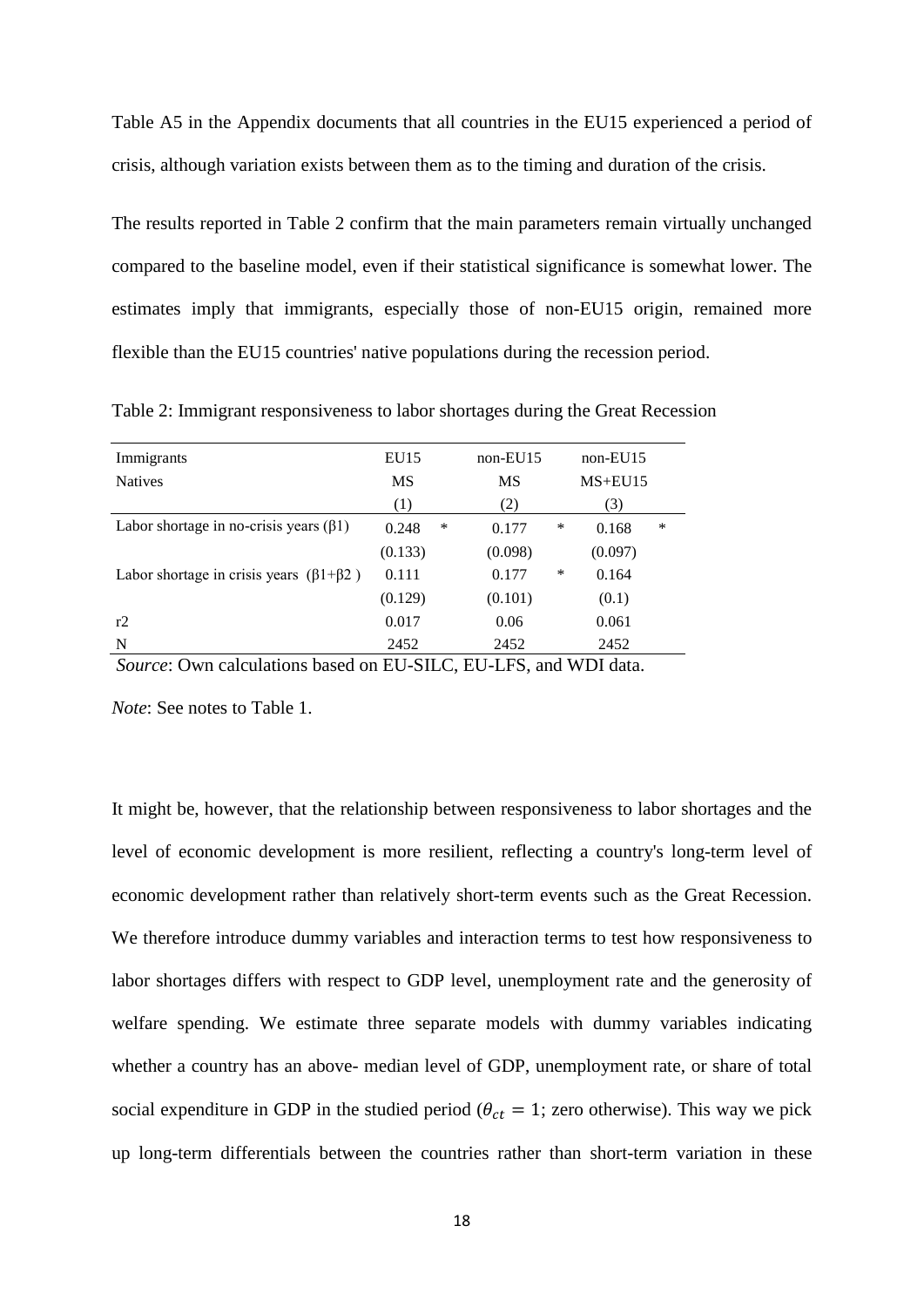variables. Table A6 in the Appendix illustrates the partition of countries according to these variables and shows that economic conditions in the EU15 are diverse and that each of these three economic variables pick up unique dimensions of their economic development.

Our results, reported in Table 3, confirm those from the previous section, as the effect of labor shortage does not differ between economically weaker and stronger countries, as measured by GDP per capita. On the other hand, the effect of labor shortage on the responsiveness of non-EU15 immigrants in countries with above-median unemployment rates is statistically significant, with a coefficient of 0.33; this is almost double that found in the baseline model and about double the coefficient in countries with below-median unemployment rates. This finding is remarkable, as it indicates that immigrants respond particularly fluidly to labor shortages in the countries that need such response the most.

The findings reported in Table 3 further imply that non-EU15 immigrant workers are more responsive to labor market shortages in countries that are less generous in terms of total social expenditure relative to GDP.<sup>[15](#page-15-1)</sup> This result is in line with the notion that higher welfare expenditures may increase immigrants' reservation wages or offer them other attractive options through active labor market policy programs, locking them into their existing status and making them more similar to native workers in terms of their mobility.

<span id="page-19-0"></span> $\overline{\phantom{a}}$ 

<sup>&</sup>lt;sup>15</sup> Greece, Ireland, Luxembourg, the Netherlands, Portugal, Spain and the United Kingdom have below-median expenditure.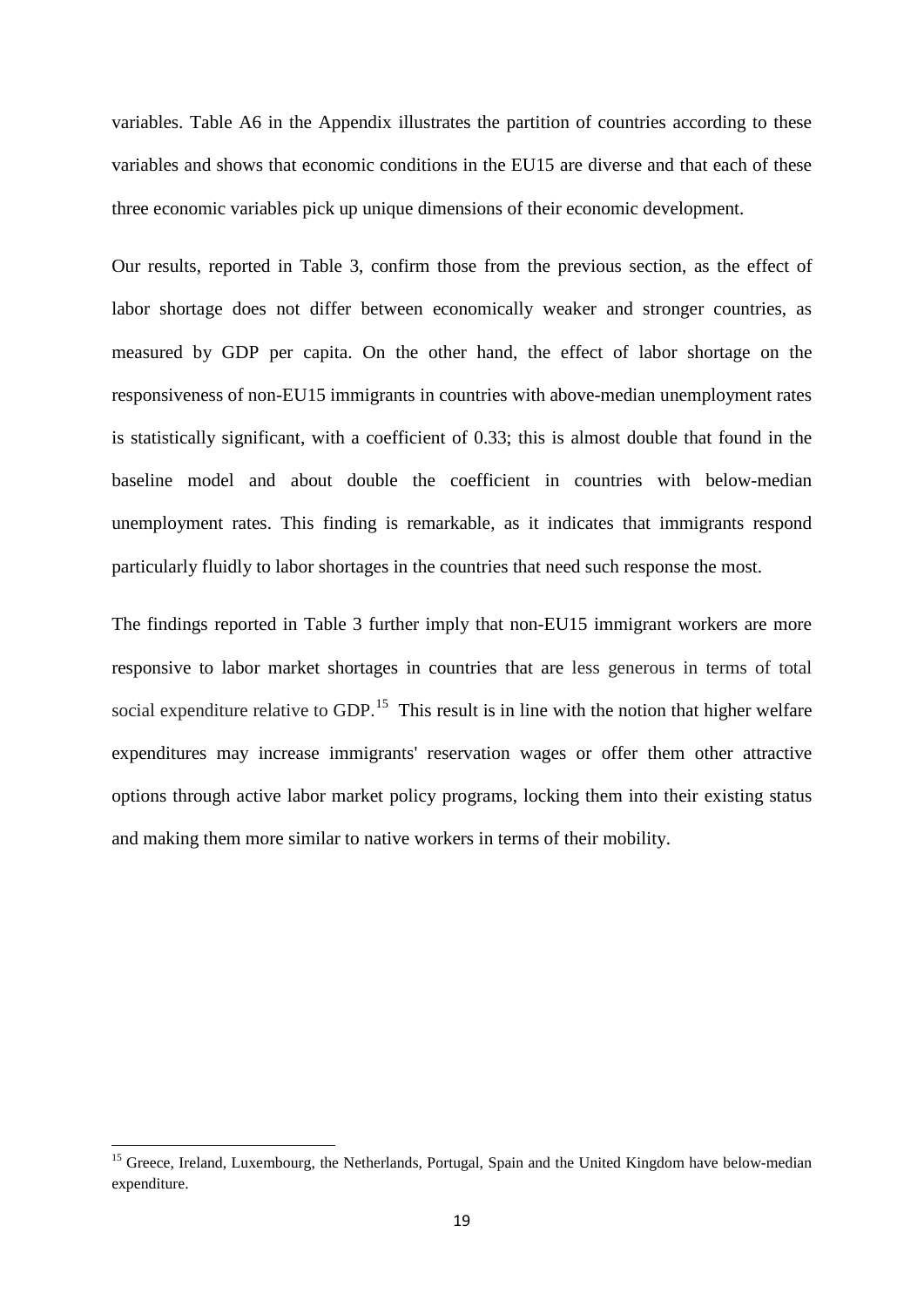| Immigrants                                          | EU15                  | $non-EU15$ |       | $non-EU15$ |        |
|-----------------------------------------------------|-----------------------|------------|-------|------------|--------|
| <b>Natives</b>                                      | <b>MS</b>             | MS         |       | $MS+EU15$  |        |
|                                                     | (1)                   | (2)        |       | (3)        |        |
| Low GDP countries $(\beta 1)$                       | 0.17                  | 0.217      |       | 0.214      |        |
|                                                     | (0.113)               | (0.166)    |       | (0.167)    |        |
| High GDP countries $(\beta1+\beta2)$                | 0.191                 | 0.105      |       | 0.085      |        |
|                                                     | (0.233)               | (0.091)    |       | (0.086)    |        |
| Low unemployment rate countries $(\beta 1)$         | 0.277                 | 0.161      | ∗     | 0.145      | $\ast$ |
|                                                     | (0.227)               | (0.089)    |       | (0.086)    |        |
| High unemployment rate countries $(\beta1+\beta2)$  | 0.141                 | 0.333      | $***$ | 0.328      | $**$   |
|                                                     | (0.154)               | (0.164)    |       | (0.164)    |        |
| Low social expenditure countries $(\beta 1)$        | 0.2                   | 0.37       | ***   | 0.352      | ***    |
|                                                     | (0.265)               | (0.135)    |       | (0.134)    |        |
| High social expenditure countries $(\beta1+\beta2)$ | 0.207                 | 0.025      |       | 0.02       |        |
|                                                     | (0.136)               | (0.118)    |       | (0.117)    |        |
| $\sim$                                              | $1$ $\bf W \bf W$ $1$ |            |       |            |        |

Table 3: Immigrant responsiveness to labor shortages, by economic conditions

*Source*: Based on EU-SILC, EU-LFS, and WDI data.

*Note*: See note to Table 1. The results from interactions are estimated from three separate regressions based on the average level of GDP per capita (in PPP constant prices), unemployment rate, and total social expenditure over the studied period.

#### 4.3 Immigration history and policy

European countries differ greatly as to the characteristics of their immigrant population and their immigration policy. In this section we test how the relative responsiveness of immigrants to labor shortages is affected by the scale of immigration, the rate of recent immigration, and the openness of the country's immigration policy. We calculate the scale of immigration as the share of foreign-born individuals in the working age population using data from the EU-LFS. The rate of recent immigration is determined from OECD statistics as the ratio of cumulative immigrant inflow during the period 2004-2012 to the total immigrant population in 2012. The openness of immigration policy determines the costs of immigration and therefore the type of migrants who enter the country, and hence may affect their responsiveness to labor market shortages. We use a measure developed by Ruhs (2011), who constructs an index of openness to admitting immigrant workers, as of 2009. These variables are described in Tables A6 and A7 in the Appendix. We split the countries into two groups,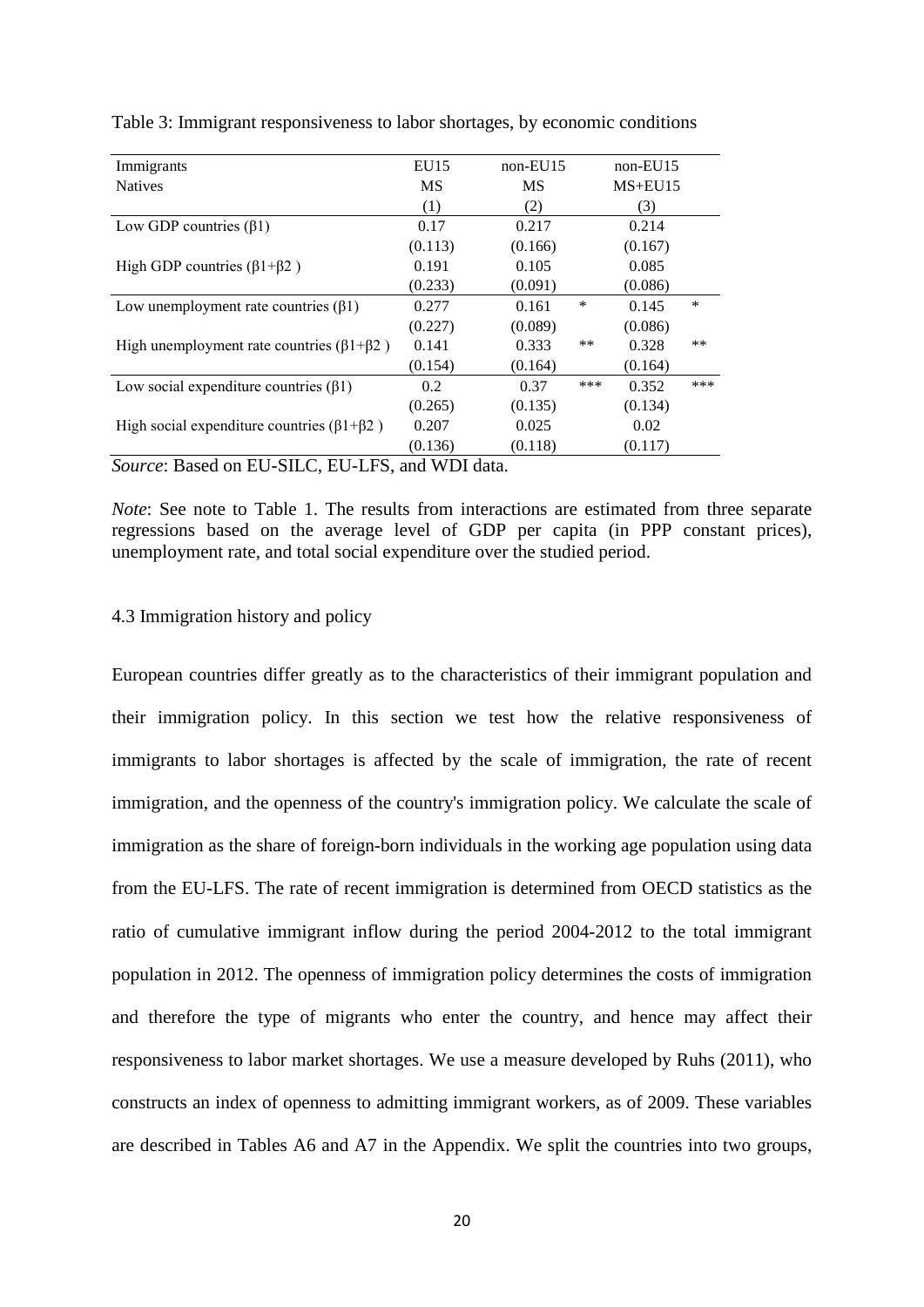with the median as the threshold, and introduce interaction variables with the labor shortage variable as in the previous sections.

Our findings, presented in Table 4, show that immigrants are more responsive than natives to labor shortages in high-immigration countries. This may suggest that a larger immigrant population encourages greater mobility among the immigrant workforce and lower migration or adjustment costs, by more effectively transmitting information about the economic environment. Our estimates further imply that immigrants are more responsive to labor shortages in countries with relatively more recent immigration.<sup>[16](#page-19-0)</sup> This finding corroborates the notion developed in the theoretical section of this paper that fresh immigrants are expected to be more responsive to the changing economic environment than those who moved longer ago. In spite of positive point estimates, the flexibility of immigrants of EU15 origin does not statistically differ from that of natives, across countries with varied recent migration experiences.

The results reported in Table 4 further confirm that more open immigration programs are advantageous for both EU15 and non-EU15 immigrants, as measured by their mobility in the labor market relative to natives.<sup>[17](#page-21-0)</sup> The magnitude of effect in immigrant-friendly labor markets for non-EU15 immigrants, the group directly affected by the immigration policies, is significant and positive; and very similar to the estimate obtained from the baseline model. Our estimates further imply that immigrants of EU15 origin are particularly responsive to labor shortages relative to natives in countries that operate more open labor immigration policies. A possible explanation of this strong effect for EU15 immigrants could be that increased competition from non-EU15 immigrants makes EU15 immigrants more responsive

 $\overline{\phantom{a}}$ 

<sup>&</sup>lt;sup>16</sup> The group of countries with high migration rates includes Austria, Belgium, Ireland, Luxembourg, Spain, Sweden and the United Kingdom. The group with high recent immigration includes Austria, Germany, Ireland, the Netherlands, Portugal, Spain, and Sweden.

<span id="page-21-1"></span><span id="page-21-0"></span><sup>&</sup>lt;sup>17</sup> The group with open migration policies includes Belgium, Denmark, France, Germany, Greece, Sweden and the United Kingdom.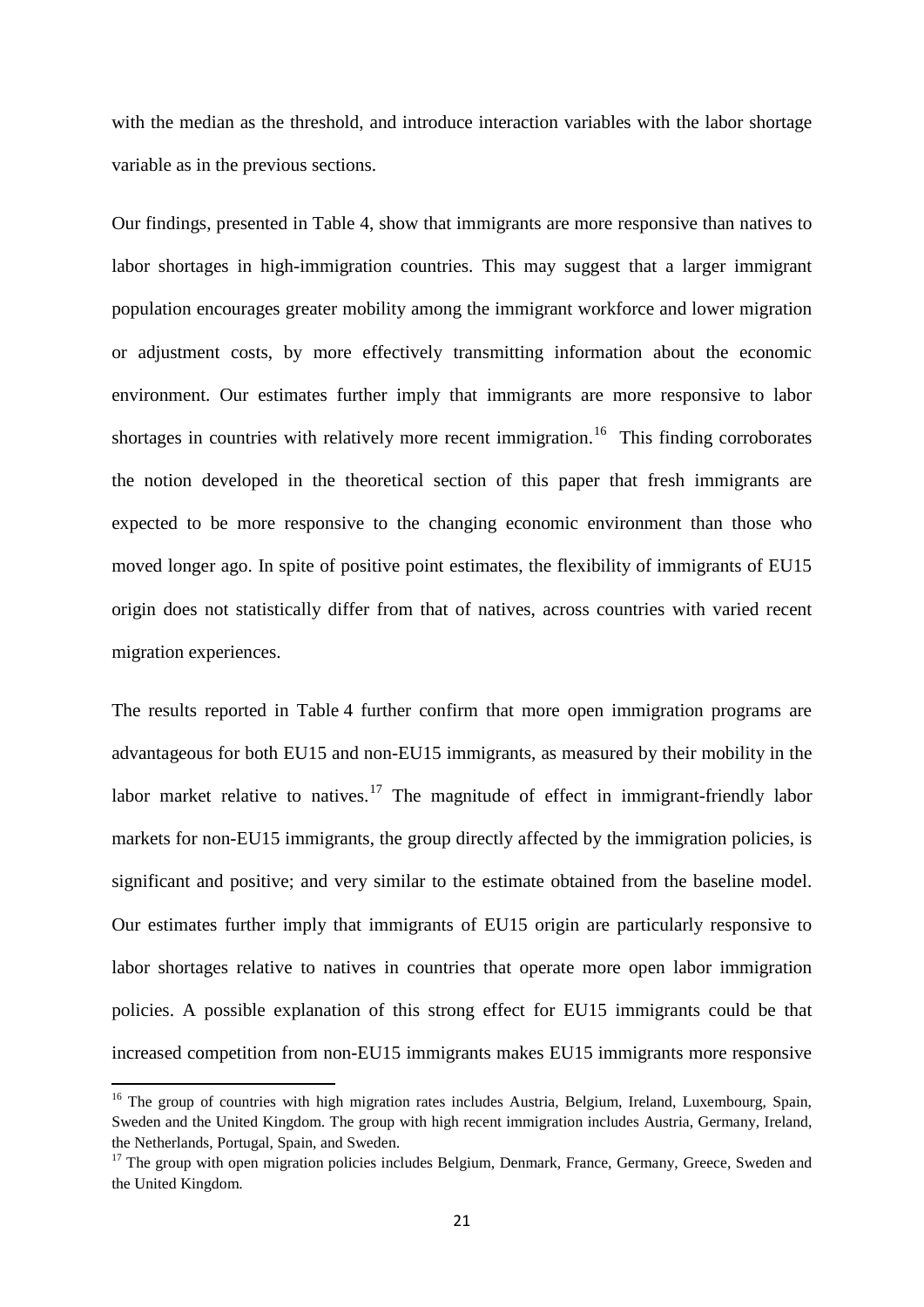to labor market opportunities in states that are more open to immigration from non-EU15 origins.

| Immigrants                                      | EU15        | $non-EU15$ | $non-EU15$           |
|-------------------------------------------------|-------------|------------|----------------------|
| <b>Natives</b>                                  | <b>MS</b>   | MS         | $MS+EU15$            |
|                                                 | (1)         | (2)        | (3)                  |
| Low migration rate $(\beta 1)$                  | ∗<br>0.249  | 0.11       | 0.102                |
|                                                 | (0.128)     | (0.135)    | (0.135)              |
| High migration rate $(\beta1+\beta2)$           | 0.157       | 0.265      | **<br>**<br>0.251    |
|                                                 | (0.241)     | (0.125)    | (0.123)              |
| Low recent immigration $(\beta 1)$              | 0.197       | 0.062      | 0.045                |
|                                                 | (0.278)     | (0.167)    | (0.168)              |
| High recent immigration ( $\beta$ 1+ $\beta$ 2) | 0.208       | 0.266      | **<br>**<br>0.259    |
|                                                 | (0.146)     | (0.105)    | (0.103)              |
| Restricted migration policy $(\beta 1)$         | $-0.145$    | 0.149      | 0.154                |
|                                                 | (0.140)     | (0.178)    | (0.178)              |
| Open migration policy ( $\beta$ 1+ $\beta$ 2)   | **<br>0.311 | 0.21       | $***$<br>**<br>0.194 |
|                                                 | (0.124)     | (0.098)    | (0.098)              |

Table 4: Immigrant responsiveness to labor shortages in the immigration context

*Source*: Based on EU-SILC, EU-LFS, WDI and Ruhs (2011) data.

*Note*: See note to Table 1. Migration variables are described in Tables A6 and A7.

#### 4.4 Immigrant integration policies

The theoretical model developed above implies that institutions and policies lowering the costs of adjustment, requalification, or occupational mobility should, in general, increase workers' responsiveness to skill shortages, although lock-in effects may set in with time spent in the destination. Indeed, Ruhs (2011) argues that various barriers prevent immigrants from switching jobs, obtaining permanent residence or reuniting with their families; all of these hinder their professional mobility and career advancement. In this section we evaluate the impact of national integration policies on immigrants' responsiveness to labor shortages using the Migrant Integration Policy Index (MIPEX), constructed in 2010. This index is based on a wide range of 148 policy sub-indicators determined on the basis of expert surveys (Huddelston et al., 2011) and consistently measures the quality of integration policies across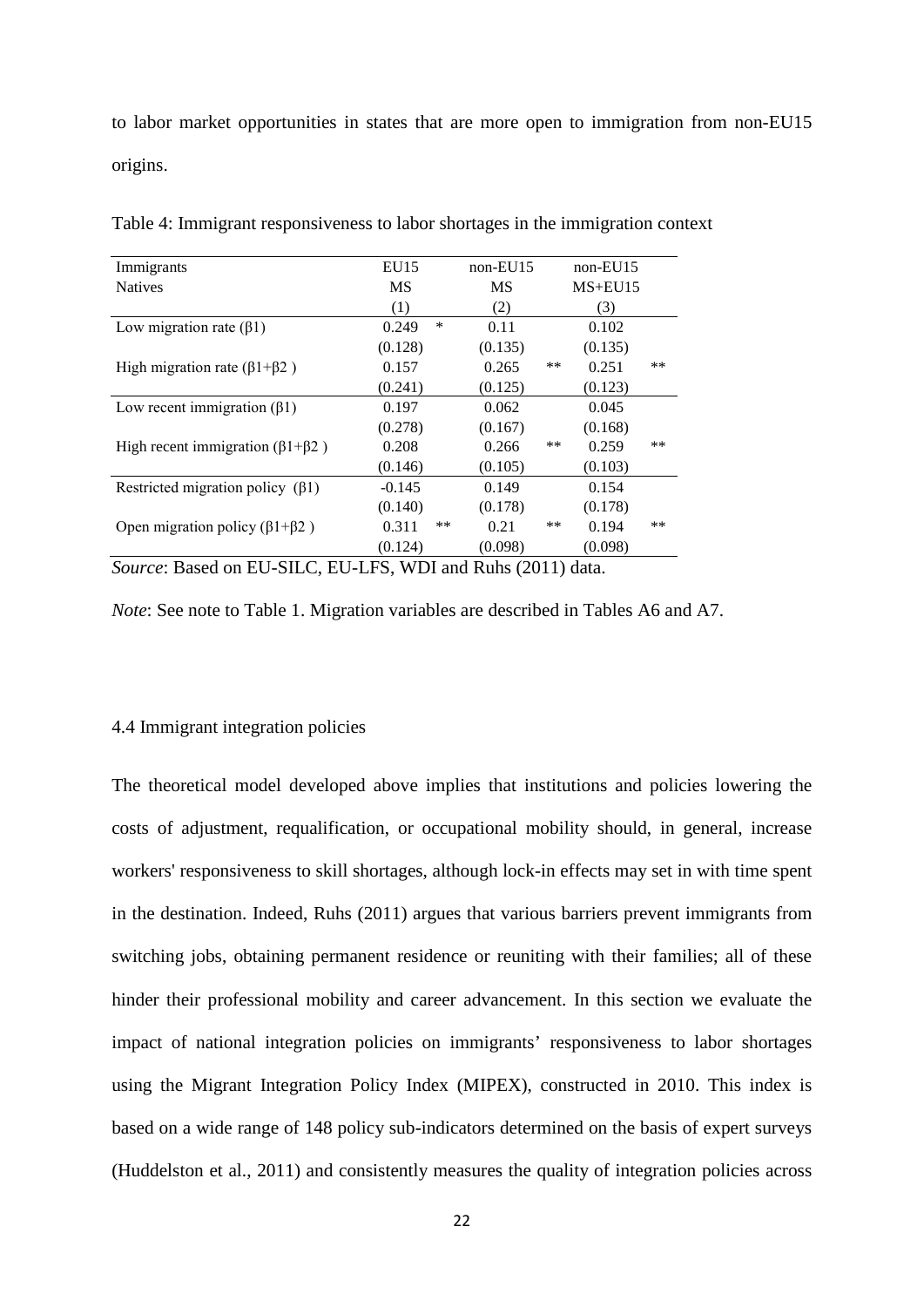the EU. The sub-indicators are summarized as an overall score in seven fields: labor market mobility, family reunion, education, long-term residence, political participation, access to citizenship, and anti-discrimination.

We apply a similar approach to that used in the previous sections, introducing interactions of the labor shortage variable with an indicator variable that equals 1 for countries with a favorable integration policy (as before, the median score defines a threshold) and 0 otherwise. Table A8 in the Appendix shows each country's MIPEX score, and the figures in bold indicate values above the median in the respective category. The quality of legislation towards immigrants differs to a great extent, both across the countries and between the categories. Only two countries (Sweden and Portugal) operate favorable policies in all seven categories (see Table A8).

The results reported in Table 5 for each group of immigrants and natives confirm that immigrants from non-EU15 origins are generally more responsive to labor shortages than natives in countries with favorable integration policies. This is also confirmed by the interaction term with the overall MIPEX index, which bears a positive and significant coefficient in countries with above-median quality integration policies, but an insignificant coefficient in countries with unfavorable policies.

There are a few notable exceptions, however. In countries with *less* developed family or education integration programs, immigrants remain more responsive to labor shortages than natives, which may seem counterintuitive. However, this result may also indicate that better integration policies assimilate immigrants into host societies such that they are more strongly tied to their host environment and thus behave more similarly to natives. In effect, although better integration policies may lower some of the costs of migration (e.g. recognition of qualifications), they may increase others (e.g. the psychological costs of leaving a familiar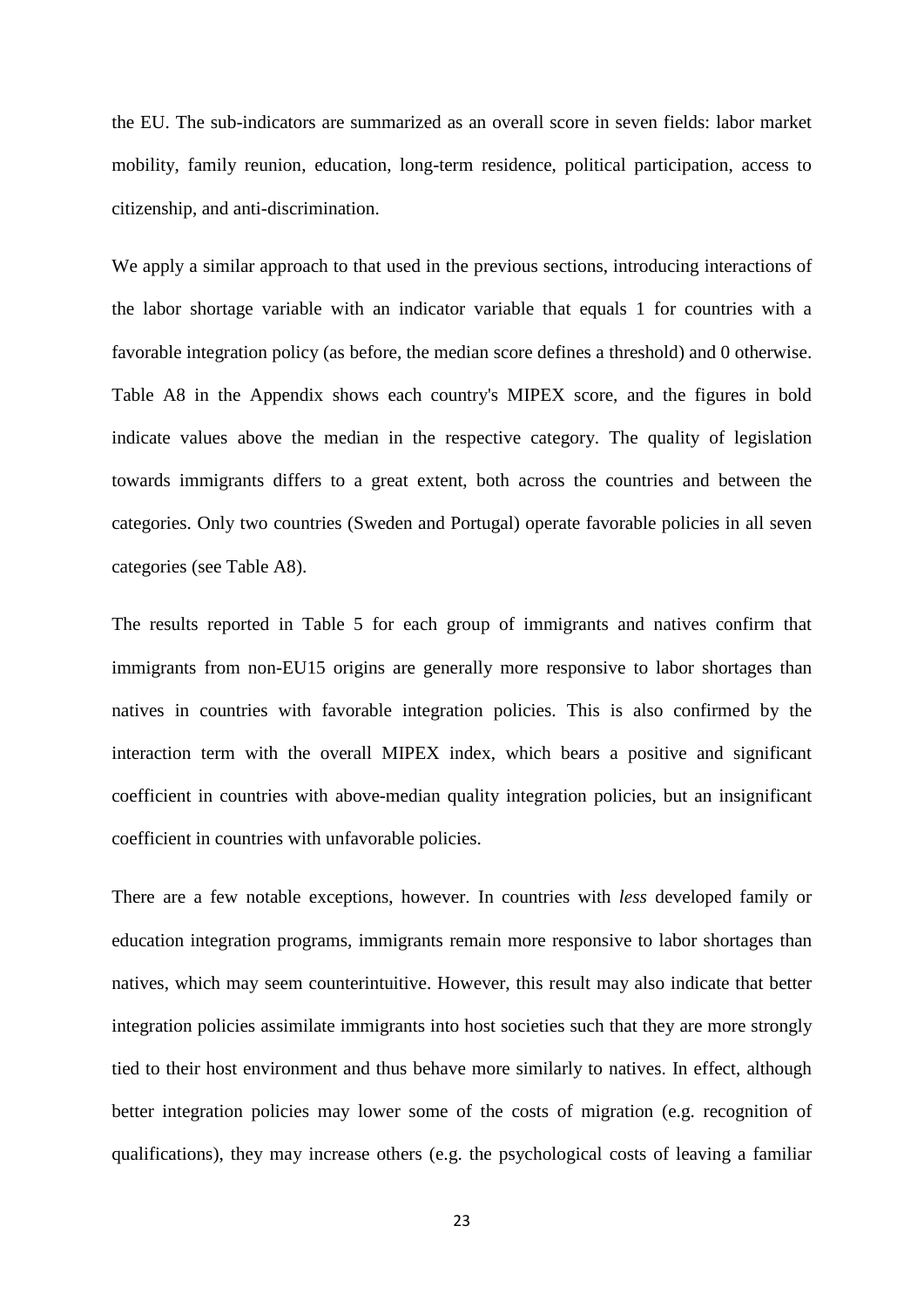environment and social networks). These effects are consistent with the notion that integration policies lowering immigrants' migration costs facilitate immigrants' mobility and those increasing the pool of dependent immigrants or facilitating integration in local social networks or environments decrease their mobility.

Similarly, legislation providing better access to citizenship keeps non-EU15 immigrants in their chosen location more permanently, so that they behave more like natives, whereas in countries with less favorable rules governing citizenship acquisition immigrants remain more mobile than natives. This finding is consistent with the argument above: as obtaining citizenship is a measure of formal integration into the host society, in countries with better access to citizenship migrants may be hesitant to move to another member state so as not to jeopardize their possibility of acquiring their host country's citizenship. Immigrants are then more likely to invest in host-country-specific human and social capital, which locks them into their host country.

It is interesting to observe that access to citizenship and long-term residence appear to have opposite effects on non-EU15 immigrants' responsiveness to labor shortages. Whereas citizenship creates a lock-in effect, as we have just described, access to long-term residence seems to come with rights that enable immigrants to be more mobile across skill-industry groups and countries. Those rights may include unrestricted access to jobs, the possibility to leave and re-enter the country more easily, and the right to reside anywhere in the host country. The impact of integration policies on migrants' responsiveness to labor shortages may however be of more complex nature, and further study would be needed in order to establish causal links in this area.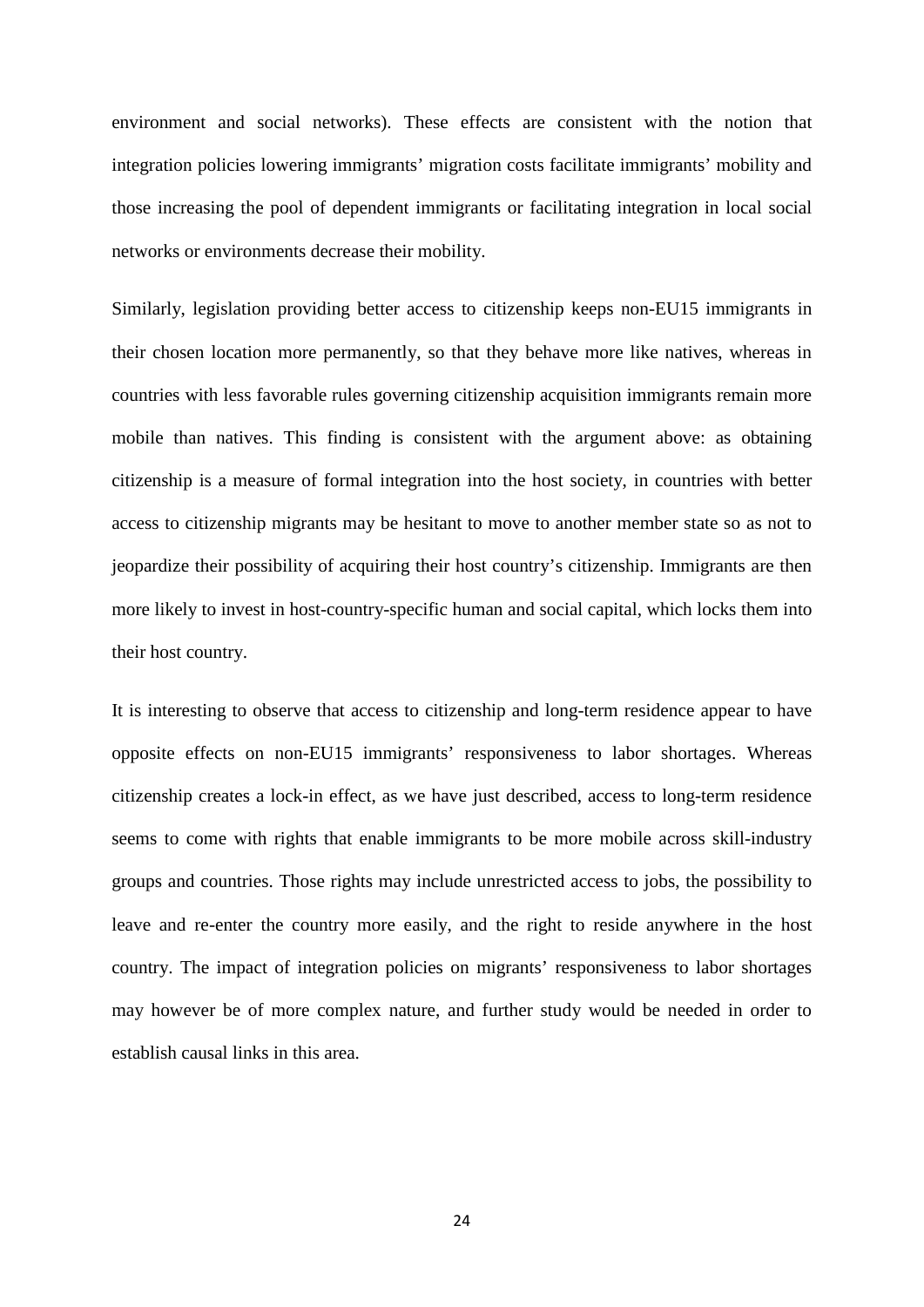| Immigrants<br><b>Natives</b>                                 | <b>EU15</b><br>MS | non-<br>EU15<br>MS | non-EU15<br>$MS+EU15$ |
|--------------------------------------------------------------|-------------------|--------------------|-----------------------|
|                                                              | (1)               | (2)                | (3)                   |
| Unfavorable overall integration $(\beta 1)$                  | 0.197             | 0.134              | 0.115                 |
|                                                              | (0.230)           | (0.140)            | (0.139)               |
| Favorable overall integration ( $\beta$ 1+ $\beta$ 2)        | 0.211             | 0.245              | **<br>0.241<br>**     |
|                                                              | (0.147)           | (0.114)            | (0.113)               |
| Unfavorable labor mobility $(\beta1)$                        | 0.053             | 0.099              | 0.084                 |
|                                                              | (0.292)           | (0.177)            | (0.176)               |
| Favorable labor mobility ( $\beta$ 1+ $\beta$ 2)             | 0.305<br>**       | 0.245              | 0.236<br>**<br>**     |
|                                                              | (0.14)            | (0.1)              | (0.098)               |
| Unfavorable family reunion $(\beta 1)$                       | 0.183             | 0.236              | **<br>0.225<br>∗      |
|                                                              | (0.157)           | (0.116)            | (0.115)               |
| Favorable family reunion $(\beta1+\beta2)$                   | 0.223             | 0.141              | 0.129                 |
|                                                              | (0.212)           | (0.137)            | (0.136)               |
| Unfavorable education policy $(\beta 1)$                     | 0.173             | 0.262              | ∗<br>0.256<br>∗       |
|                                                              | (0.147)           | (0.151)            | (0.150)               |
| Favorable education policy ( $\beta$ 1+ $\beta$ 2)           | 0.239             | 0.1                | 0.082                 |
|                                                              | (0.241)           | (0.091)            | (0.089)               |
| Unfavorable political participation $(\beta 1)$              | 0.163             | 0.216              | 0.214                 |
|                                                              | (0.132)           | (0.181)            | (0.182)               |
| Favorable political participation ( $\beta$ 1+ $\beta$ 2)    | 0.233             | 0.164              | 0.147<br>∗<br>∗       |
|                                                              | (0.21)            | (0.085)            | (0.081)               |
| Restricting long-term residence $(\beta 1)$                  | 0.212             | 0.126              | 0.109                 |
|                                                              | (0.206)           | (0.129)            | (0.127)               |
| Accessible long-term residence $(\beta1+\beta2)$             | 0.192             | 0.267              | **<br>0.263<br>**     |
|                                                              | (0.157)           | (0.122)            | (0.122)               |
| Unfavorable access to citizenship $(\beta 1)$                | 0.169             | 0.345              | ***<br>0.336<br>***   |
|                                                              | (0.159)           | (0.131)            | (0.130)               |
| Favorable access to citizenship $(\beta1+\beta2)$            | 0.237             | 0.034              | 0.021                 |
|                                                              | (0.236)           | (0.128)            | (0.126)               |
| Unfavorable anti-discrimination policy $(\beta 1)$           | 0.117             | 0.237              | 0.225                 |
|                                                              | (0.250)           | (0.163)            | (0.161)               |
| Favorable anti-discrimination policy ( $\beta$ 1+ $\beta$ 2) | **<br>0.286       | 0.138              | $\ast$<br>0.127       |
|                                                              | (0.141)           | (0.084)            | (0.083)               |

Table 5: Immigrant responsiveness to labor shortage under different integration programs

*Source*: Based on EU-SILC, EU-LFS, WDI data and MIPEX index.

*Note*: See note to Table 1. Countries are divided into two groups based on the performance of their integration policies in each of seven areas measured by 2010 MIPEX index: labor market mobility, family reunion, education, political participation, long term residence, access to citizenship, anti-discrimination (see Table A6).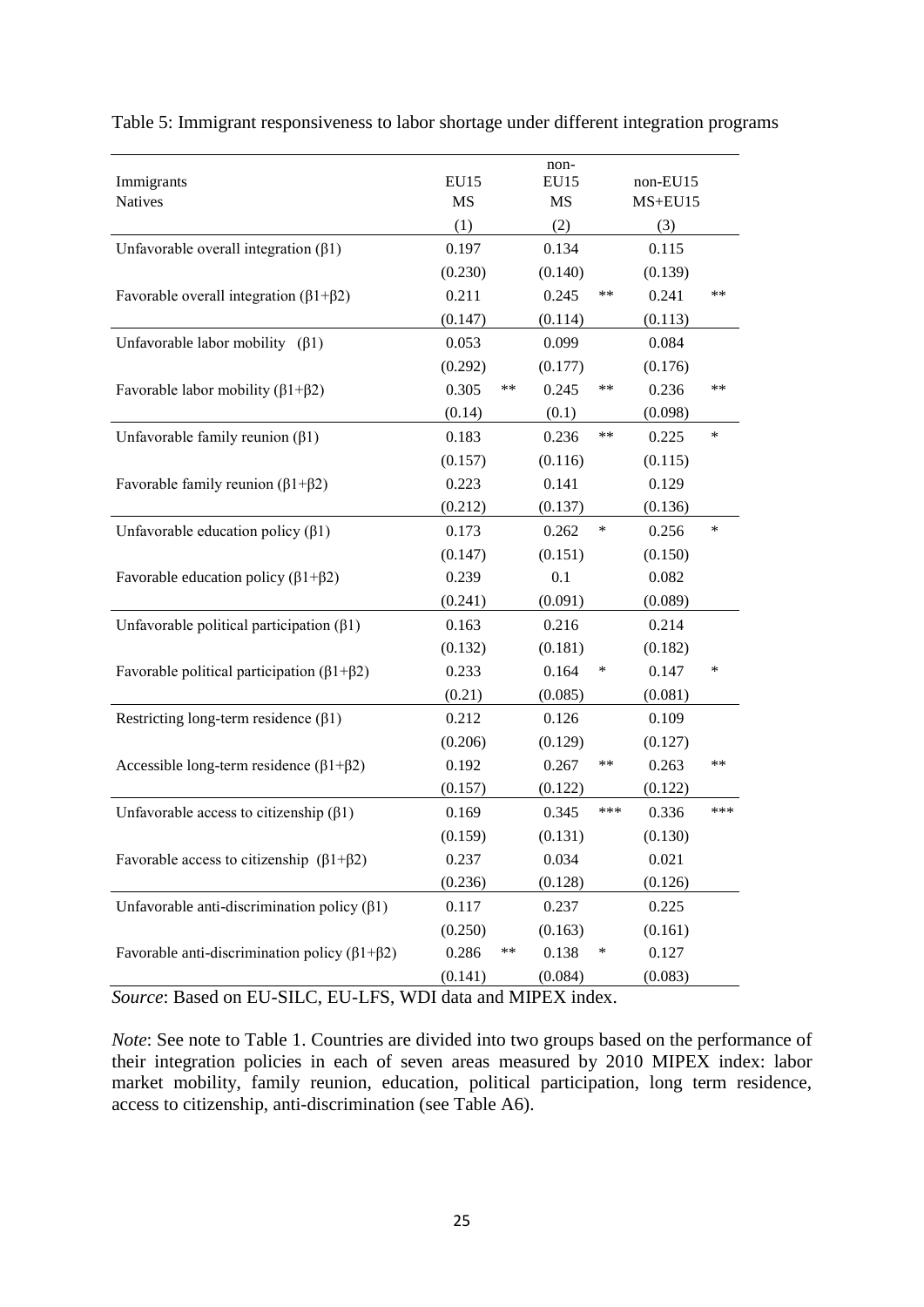As intra-EU15 immigrants enjoy the benefits of free movement within the EU and an equal position in the labor market to that of natives – policies that may be expected to override the role of general integration policies – we expected integration policies to have a larger impact on immigrants of non-EU15 origin than on those of EU15 origin. Table 5 indeed shows that the responsiveness coefficients for non-EU15 immigrants are statistically significant much more often than for EU15 immigrants. On the other hand, there are two exceptions to this rule. One is that favorable policies supporting immigrants' mobility in the labor market help immigrants from all origins, EU15 and non-EU15, to realize their potential and increase their responsiveness to labor shortages. The second is that the point estimate on immigrants' responsiveness is higher and attains a higher level of statistical significance for EU15 than non-EU15 immigrants in countries with favorable antidiscrimination policies. These results imply that labor market mobility and antidiscrimination measures have more profound effects in the society, affecting the broader categories of immigrants.

#### 4.5 The role of welfare state institutions

Although we show above that the size of the welfare state, measured as the share of total social expenditures in the country's GDP, is associated with lower immigrant mobility, welfare state institutions may play more complex roles in determining the responsiveness of immigrants and natives to labor shortages. These effects may arise through immigrants' integration into welfare state institutions, and the transferability of their social welfare entitlements and rights, but also through the welfare state's impact on their reservation wages. In this context Giulietti et al (2014) show that immigrants are not particularly attracted to European countries with more generous welfare spending. To test how welfare state institutions shape the relative responsiveness of immigrants and natives to labor shortages,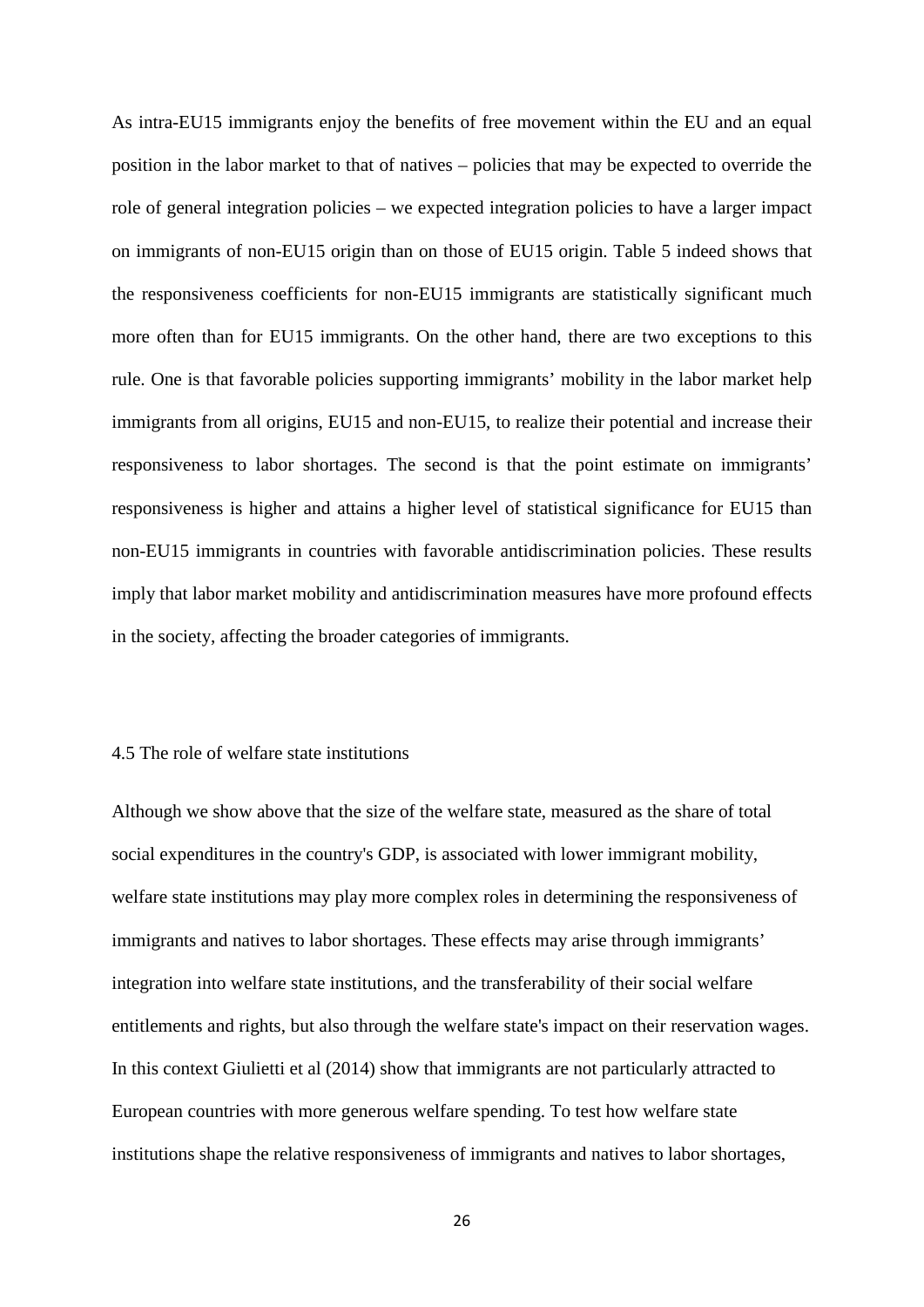we adapt welfare regime typology developed by Esping-Andersen (1990) and extended by Ferrera (1996). Essentially, we divide the EU15 member states into four groups representing different welfare state institutions:

- 1. The continental Christian democratic welfare state, represented by Austria, Belgium, France, Germany, Luxembourg, and the Netherlands.
- 2. The Mediterranean Christian democratic welfare state, represented by Greece, Italy, Portugal and Spain.
- 3. The social democratic (Nordic) welfare state, represented by Denmark, Finland and Sweden.
- 4. The liberal welfare state, represented by Ireland and the United Kingdom.

Christian democratic welfare regimes are characterized by having scaled-up efforts in recent years to integrate immigrants, but have varied ease of and barriers to access to their labor markets, with relatively easier access in the Mediterranean sub-category. The continental subcategory is characterized by relatively high levels of immigrant segregation in the labor market.<sup>[18](#page-21-1)</sup> The liberal and social democratic welfare states are both characterized by high integration efforts at rather different levels of economic migration (high in liberal welfare states and low in social democratic welfare states).

To test whether these institutional contexts have any effect on immigrant responsiveness to labor market shortages, we amend Equation 6 to account for the diversity of welfare states in the EU and estimate it including the interaction terms of labor shortage with all welfare state types described above. The estimates reported in Table 6 imply that only in social democratic welfare states and for EU15 immigrants is the (positive) estimated coefficient statistically

**.** 

 $18$  For a comprehensive review see Table 1 in Guzi, Kahanec and Mytna Kurekova (2014).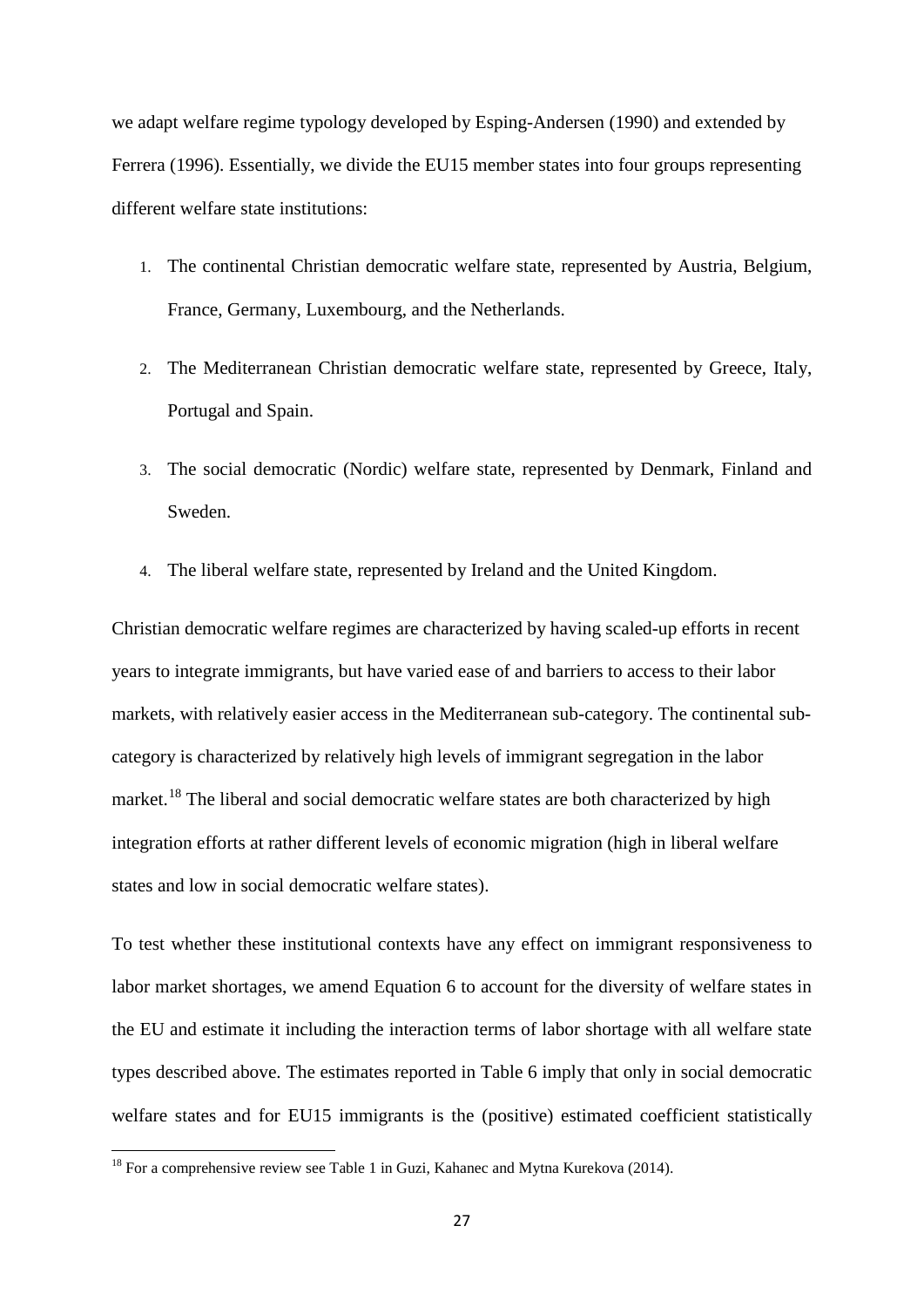significant. In general the comparison across welfare state types does not support the hypothesis that more generous welfare states would exhibit lower relative immigrant responsiveness to labor shortages. In fact, the estimated coefficients are lower in the liberal welfare states than in the other types of welfare states. Hence, whereas our results above show that larger spending on social expenditures relative to GDP is associated with lower relative immigrant responsiveness to labor shortages (see Table 3), the results reported in Table 6 indicate that more generous welfare states do not necessarily inhibit immigrants' mobility. Rather, these results provide support for the notion that the role of the welfare state, and that of welfare generosity, is more complex and may be shaped by various institutional complementarities.

Table 6: Immigrant responsiveness to labor shortage and the role of the welfare state

| Immigrants<br><b>Natives</b>             | EU15<br><b>MS</b> |       | non-<br>EU15<br>MS | $non-EU15$<br>$MS+EU15$ |  |
|------------------------------------------|-------------------|-------|--------------------|-------------------------|--|
|                                          | (1)               |       | (2)                | (3)                     |  |
| Labor shortage in AT, BE, FR, DE, LU, NL | 0.273             |       | 0.138              | 0.098                   |  |
|                                          | (0.466)           |       | (0.146)            | (0.135)                 |  |
| Labor shortage in ES, IT, GR, PT         | 0.088             |       | 0.227              | 0.234                   |  |
|                                          | 0.125             |       | 0.259              | 0.26                    |  |
| Labor shortage in DK, FI, SE             | 0.335             | $***$ | 0.155              | 0.148                   |  |
|                                          | 0.161             |       | 0.097              | 0.095                   |  |
| Labor shortage in IE, UK                 | $-0.94$           | $***$ | $-0.03$            | 0.004                   |  |
|                                          | 0.366             |       | 0.233              | 0.225                   |  |
|                                          |                   |       |                    |                         |  |

*Note*: See note to Table 1.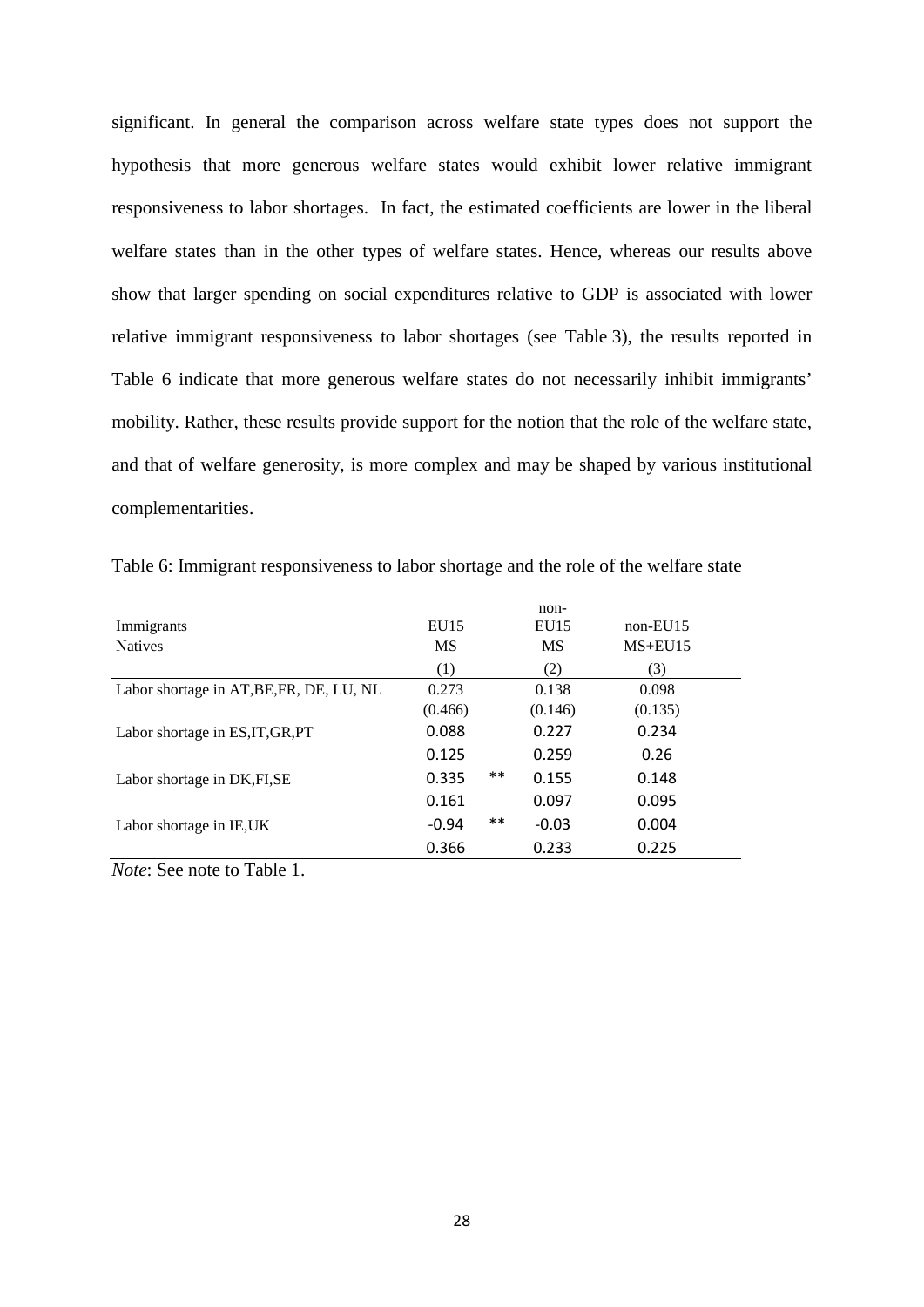#### **5. Conclusions**

Since the seminal paper by Borjas (2001), immigrants have been considered a more mobile type of labor force, responding to imbalances more fluidly than natives. The literature has, however, not yet answered an important question relevant from both the academic and policy perspective: how robust is the notion of immigrant grease with respect to various economic, institutional or policy contexts?

This paper has addressed this question in the context of the EU15, a set of countries that share basic characteristics (advanced liberal market democracies), but differ in many economic, institutional and policy variables. Looking at the EU15 using the EU LFS, EU-SILC and several other auxiliary datasets has enabled us to exploit this diversity and study how it affects the way in which immigrants and natives respond to labor market shortages.

Our empirical strategy, based on a model similar to Borjas (2001), but augmented to account for economic, institutional and policy diversity across the EU15, has resulted in a key finding confirming that economic, institutional and policy context matter for immigrants' relative responsiveness to labor market shortages.

Specifically, our baseline finding that immigrants are at least as much and regularly more responsive to labor shortages than natives is robust across all the studied contexts. In particular, almost none of our results indicate that immigrants would be less fluid than natives in responding to labor shortages. Of the two negative coefficients, for liberal welfare states and countries with restrictive migration policy (for EU15 immigrants), only the first is statistically different from zero. In contrast, in a number of contexts immigrants are shown, at a statistically significant level, to be more responsive to wage changes than the native labor force.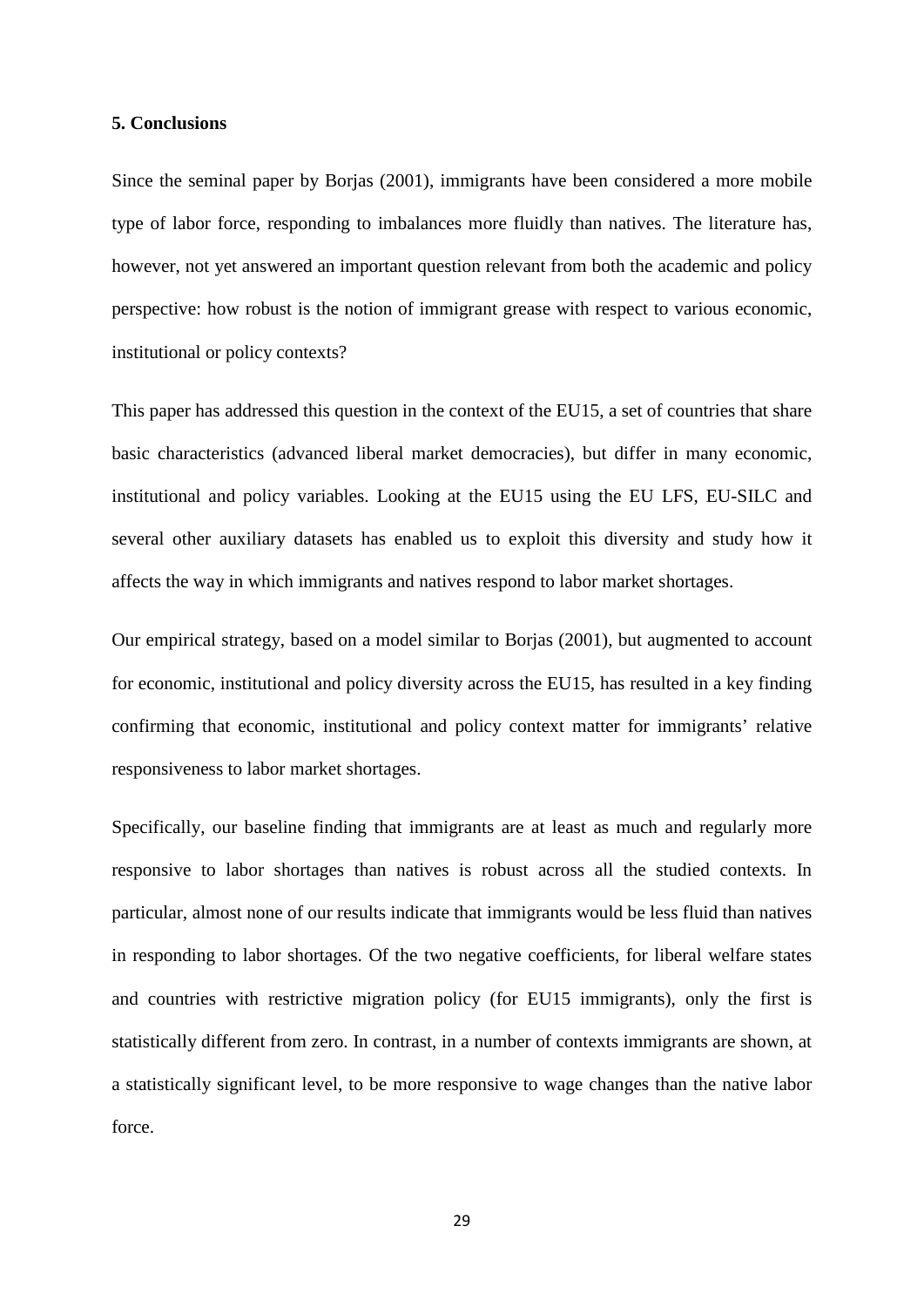Immigrants appear to be more responsive to labor shortages in high-unemployment countries, and also in countries with relatively low welfare expenditures. The economic recession which began in 2008 had no significant impact on the responsiveness of immigrants to wage changes. Our results further show that countries with larger scale of immigration, higher rate of recent immigration, or more open migration policy exhibit significantly more fluid immigrant work forces than native labor forces. Immigrants are also relatively more responsive to labor shortages in countries with more favorable labor mobility, political participation, long-term residence and antidiscrimination integration policies, as measured by the MIPEX index. The same is true for the overall MIPEX index. On the other hand, immigrants are more mobile in countries with *less* favorable citizenship or family-reunion policies, which is consistent with a supposed citizenship acquisition lock-in effect and the stabilizing effect of dependent immigrants.

Finally, we show that the role of the welfare state may involve various institutional complementarities beyond the effects of welfare generosity measured as the share of social expenditures in GDP. More generous welfare state types do not seem to have less-responsive immigrant populations than their less-generous counterparts; on the contrary, immigrants are more responsive to labor shortage than natives in welfare-generous social democratic welfare states compared to more frugal liberal welfare states.

We also find that EU15 immigrants are similarly responsive vis-à-vis the natives as their non-EU15 colleagues are in some contexts, but we find statistically significant positive results for non-EU15 immigrants in more contexts than for immigrants of EU15 origin. This indicates that compared to the more recent non-EU15 immigrants the lock-in effect for the EU15 immigrants, who generally have a longer history in (and hence are more attached to) their host countries, outweighs the effect of free mobility that they enjoy in the EU15.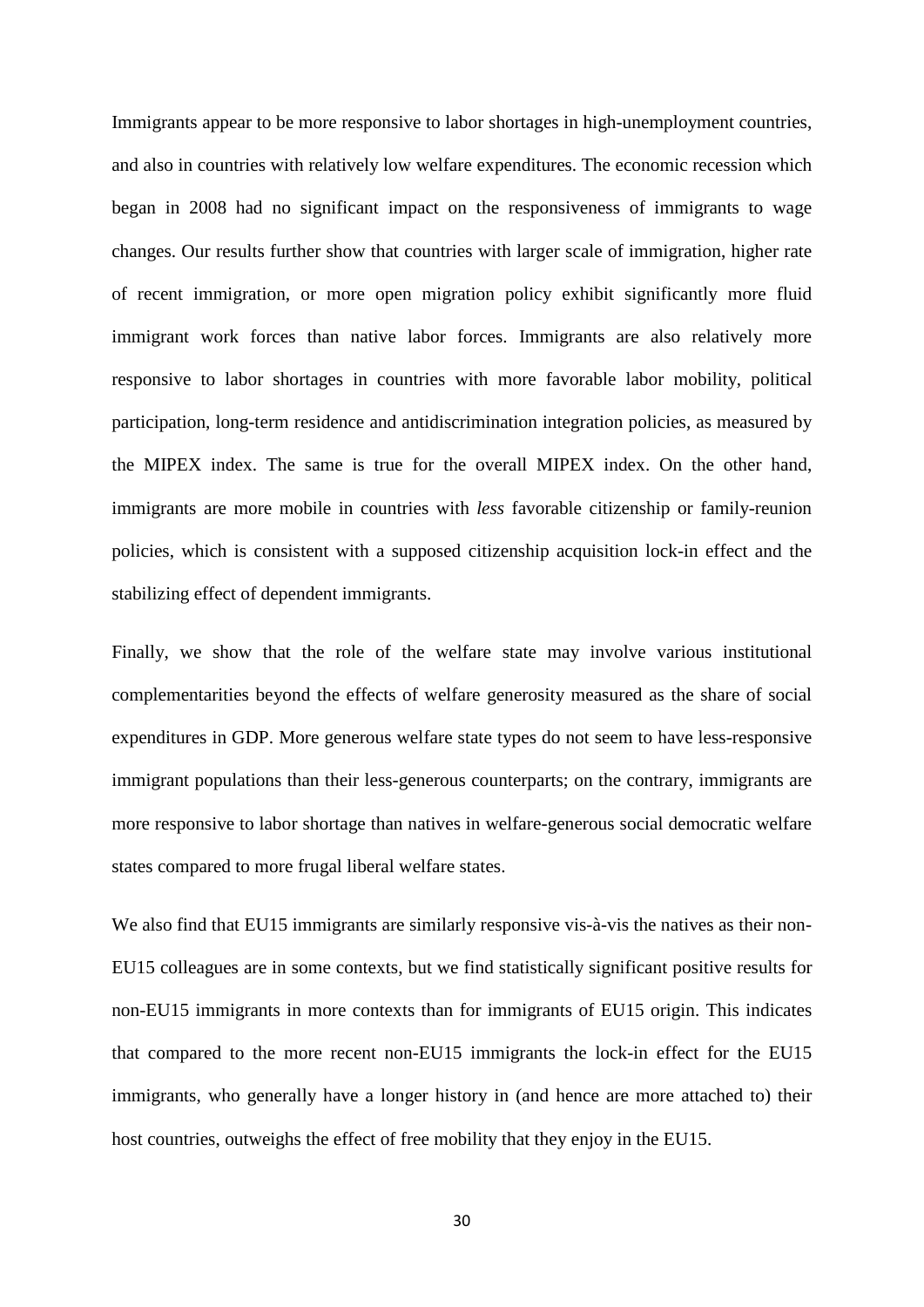As for the limitations of our study, the analysis presented does not permit causal interpretations, since the studied economic, institutional and policy contexts cannot always be seen as fully exogenous. Similarly, although labor shortages are lagged by one period and are measured regardless of the immigrant status of workers in a cell, due to some serial correlation the immigrant-native relative labor supply could still affect skill premia across cells. However, such reverse channels can be argued to reinforce our results, as they tend to attenuate the studied effects (Dustmann et al., 2012). Our study shows that the coefficient of labor-shortage is significantly positive in some but not all economic, institutional or policy contexts in the EU15. This is an important result that deserves further study. We find the role of the welfare state especially intriguing and this requires further quantitative and qualitative investigation. Our results also indicate that policies matter, and that whereas some policies seem to enable immigrants to respond to changing labor market conditions, others may be inhibiting immigrant workers' mobility. As immigrants' labor market mobility provides for the more efficient allocation of labor in host labor markets, policies that inhibit their mobility are costly in terms of forgone GDP.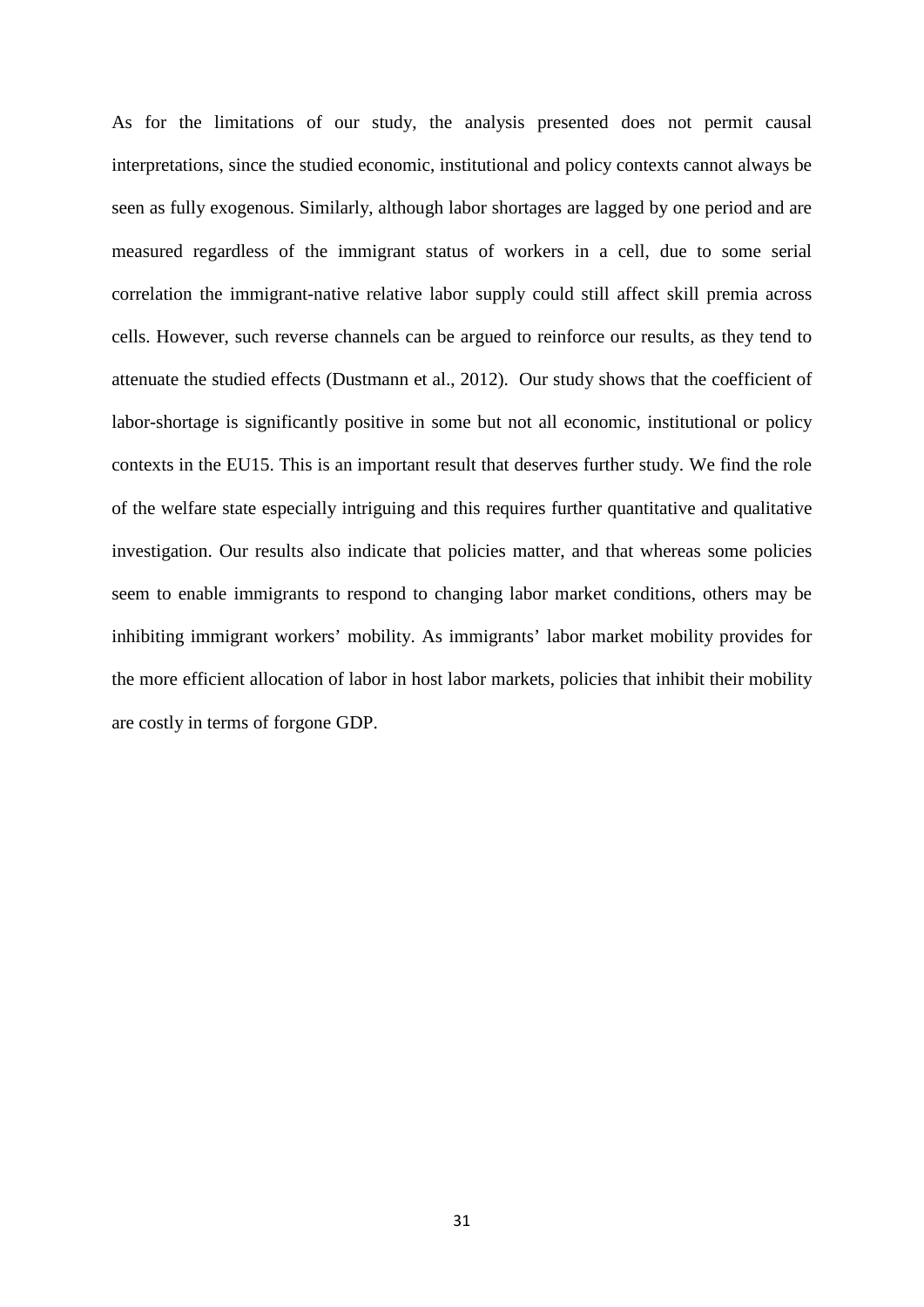#### **References**

- Anderson, B., & Ruhs, M. (2008). *A need for migrant labour? The micro-level determinants of staff shortages and implications for a skills based immigration policy.* COMPAS: Oxford University Press.
- Bennett, J., & McGuinness, S. (2009). Assessing the impact of skill shortages on the productivity performance of high-tech firms in Northern Ireland. *Applied Economics*, *41*(6), 727–737.
- Borjas, G. J. (2001). Does Immigration Grease the Wheels of the Labor Market? *Brookings Papers on Economic Activity*, *32*(1), 69–134.
- Constant, A. F., Gataullina, L., & Zimmermann, K. F. (2009). Ethnosizing immigrants. *Journal of Economic Behavior and Organization*, *69*(3), 274–287. doi:10.1016/j.jebo.2008.10.005
- D'Amuri, F., & Peri, G. (2014). Immigration, jobs and employment protection: Evidence from Europe before and during the Great Recession. *Journal of the European Economic Association*. *12*(2), 432-464.
- de Palo, D., Faini, R., & Venturini, A. (2006). The Social Assimilation of Immigrants. IZA Discussion Paper 2439, IZA - Institute for the Study of Labor, Bonn.
- Dustmann, C., & Frattini, T. (2011). Immigration: the European experience. *Centro Studi Luca d'Agliano Development Studies Working Paper*, (326).
- Dustmann, C., Frattini, T., & Preston, I. (2012). *Can immigration constitute a sensible solution to sub-national and regional labour shortages?* Report for the Migration Advisory Committee.
- Esping-Andersen, G. (1990). *The Three Worlds of Welfare Capitalism*. *The Three Worlds of Welfare Capitalism*. New Jersey: Princeton University Press.
- Ferrera, M. (1996). The "Southern Model" of Welfare in Social Europe. *Journal of European Social Policy*. doi:10.1177/095892879600600102
- Giulietti, C., Guzi, M., Kahanec, M., & Zimmermann, K. F. (2013). Unemployment benefits and immigration: evidence from the EU. *International Journal of Manpower*, *34*(1), 24– 38.
- Guzi, M., Kahanec, M., & Mýtna Kureková, L. (2014). Does Immigration Grease the Wheels of European Labour Markets? KING Project Economics Unit Desk Research Paper & In-Depth Study n. 18. ISMU, Milano
- Huddleston, T., Niessen, J., Chaoimh, E. N., & White, E. (2011). Migrant Integration Policy Index III. Brussels: British Council and Migration Policy Group.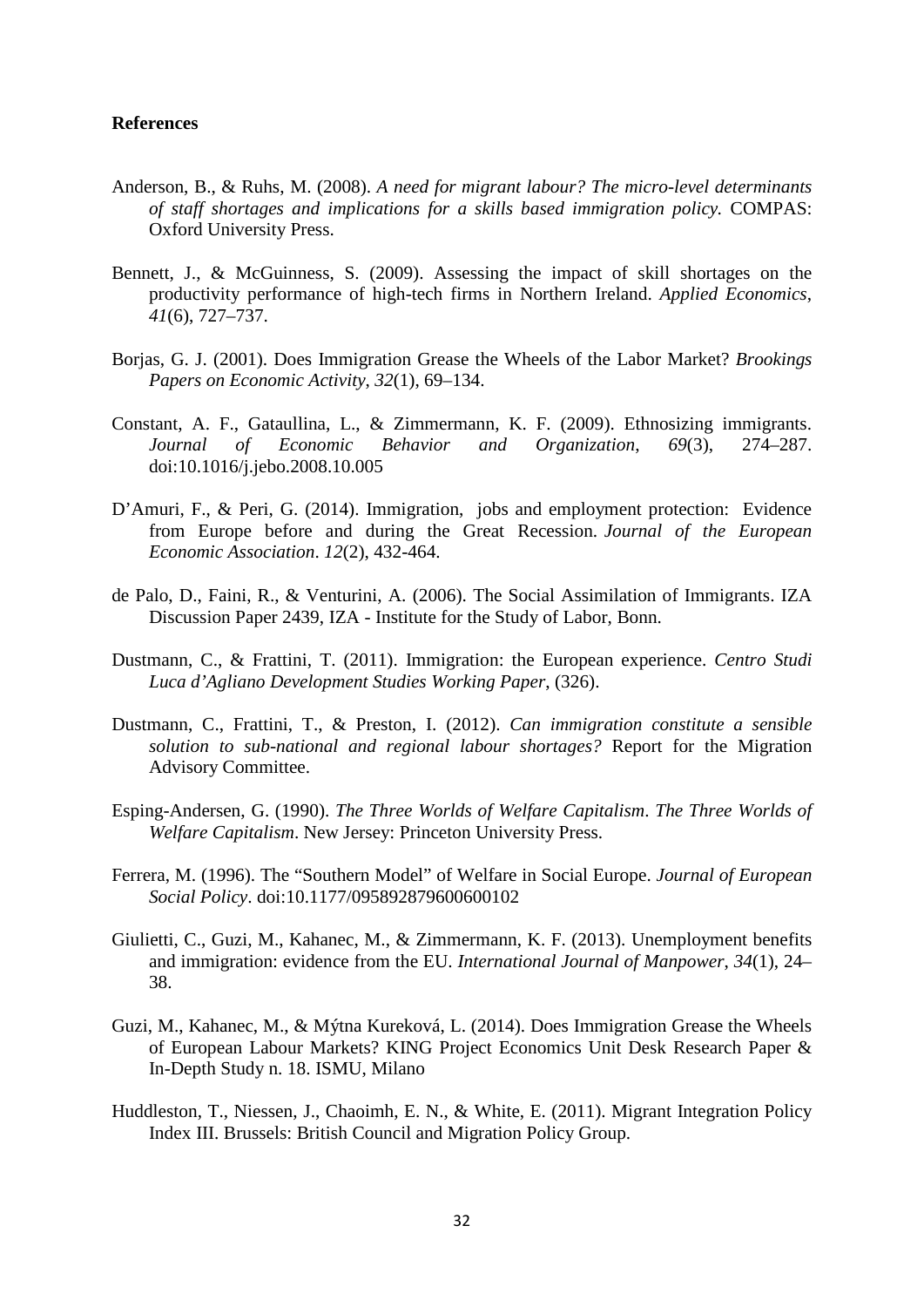- Kahanec, M., & Zaiceva, A. (2009). Labor market outcomes of immigrants and non-citizens in the EU: An East-West comparison. *International Journal of Manpower*, *30*(1/2), 97– 115.
- Kahanec, M., & Zimmermann, K. F. (2016). *Labor Migration, EU Enlargement, and the Great Recession*. Berlin, Heidelberg: Springer, forthcoming.
- Lucifora, C., & Origo, F. (2002). The economic cost of the skill gap in Europe. *Istituto per La Ricerca Sociale, Milan, Italy*.
- Neugart, M., & Schömann, K. (2002). Employment Outlooks: Why Forecast the Labour Market and for Whom? *WZB Discussion Paper*, *FS I 02-20*.
- OECD. (2014). Social Expenditure Database, Data retrieved on 04 August 2014 from http://www.oecd-ilibrary.org/.
- OECD. (2015). International Migration Database, Data retrieved on 15 February 2015 from http://www.oecd-ilibrary.org/.
- Quintini, G. (2011). *Over-Qualified or Under- Skilled? A Review of Existing Literature*. Paris: OECD Publishing.
- Ritzen, J., & Zimmermann, K.F. (2014) A vibrant European labor market with full employment. *IZA Journal of European Labor Studies*, 3:10.
- Ruhs, M. (2011). Openess, skills and rights: An empirical analysis of labour immigration programmes in 46 high- and middle-income countries. *Center on Migration, Policy and Society Working Paper*, (88).
- Tang, J., & Wang, W. (2005). Product market competition, skill shortages and productivity: Evidence from Canadian manufacturing firms. *Journal of Productivity Analysis, 23*(3), 317-339.
- World Bank. (2014). Data retrieved on 29 November, 2014, from World Development Indicators Online (WDI) database.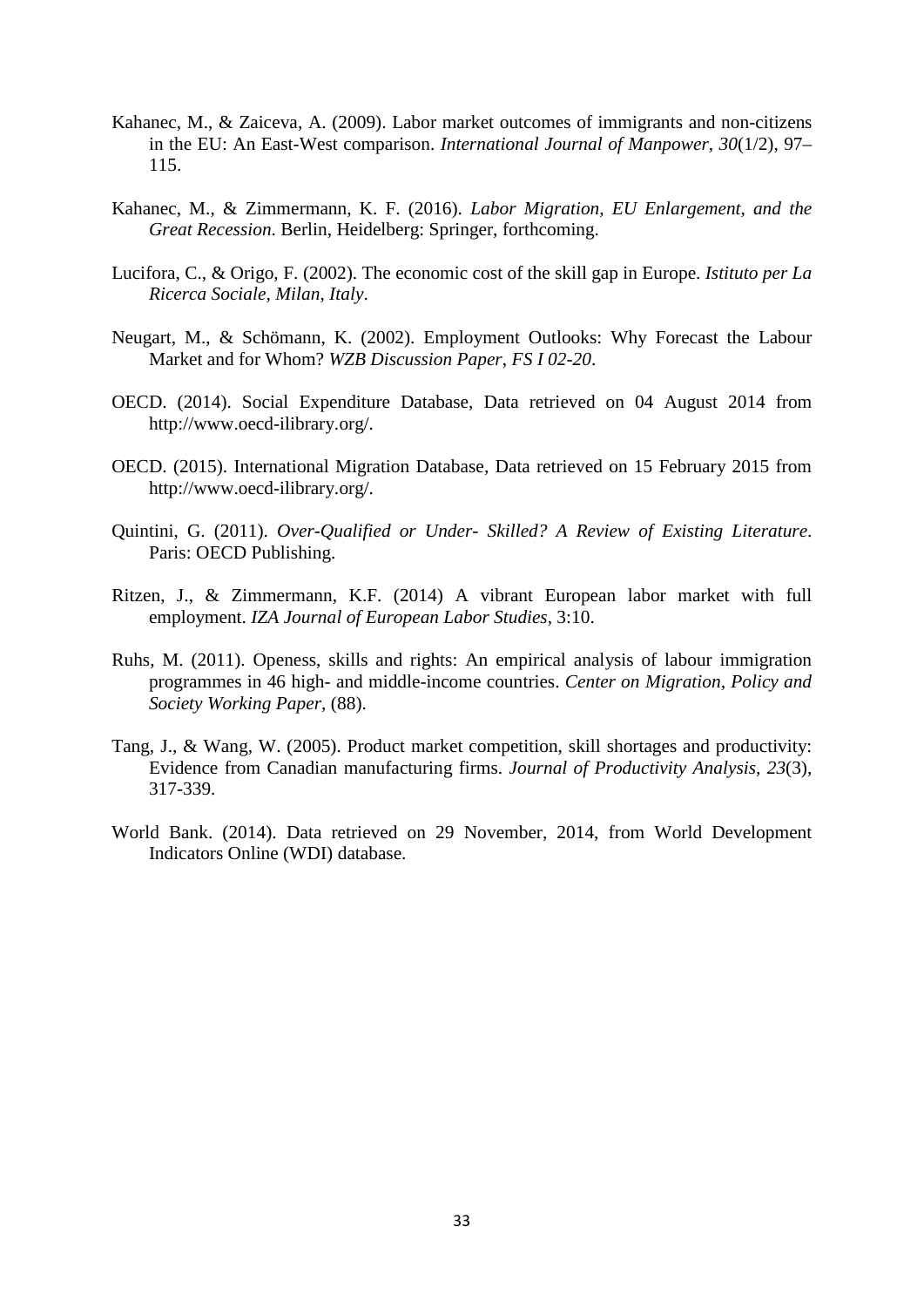### **Appendix**

Table A1 Definition of skill group

| Occupation category (ISCO-1)                        | Skill group                              |
|-----------------------------------------------------|------------------------------------------|
| 1 Legislators, senior officials and managers        | high                                     |
| 2 Professionals                                     | high                                     |
| 3 Technicians and associate professionals           | high                                     |
| 4 Clerks                                            | intermediate general                     |
| 5 Service workers and shop and market sales workers | intermediate general                     |
| 6 Skilled agricultural and fishery workers          | intermediate<br>specific<br>intermediate |
| 7 Craft and related workers                         | specific<br>intermediate                 |
| 8 Plant and machine operators and assemblers        | specific                                 |
| 9 Elementary occupations                            | low                                      |

### Table A2 Definition of industry group

| Economic activity                                                                                                    | NACE coding | Industry group |
|----------------------------------------------------------------------------------------------------------------------|-------------|----------------|
| Manufacturing, mining and quarrying and other industry                                                               | C.D. E      |                |
| Construction                                                                                                         | F           | 2              |
| Wholesale and retail trade                                                                                           | G           | 3              |
| Transportation and storage, accommodation and food service<br>Information and communication, financial and insurance | H.I         | 4              |
| activities                                                                                                           | J.K         | 5              |
| Education                                                                                                            | M           | 6              |
| Human health                                                                                                         | N           |                |
| Public administration, defense, and social work activities                                                           | O, P, O     | 8              |
| Agriculture, forestry and fishing                                                                                    | A, B        | 9              |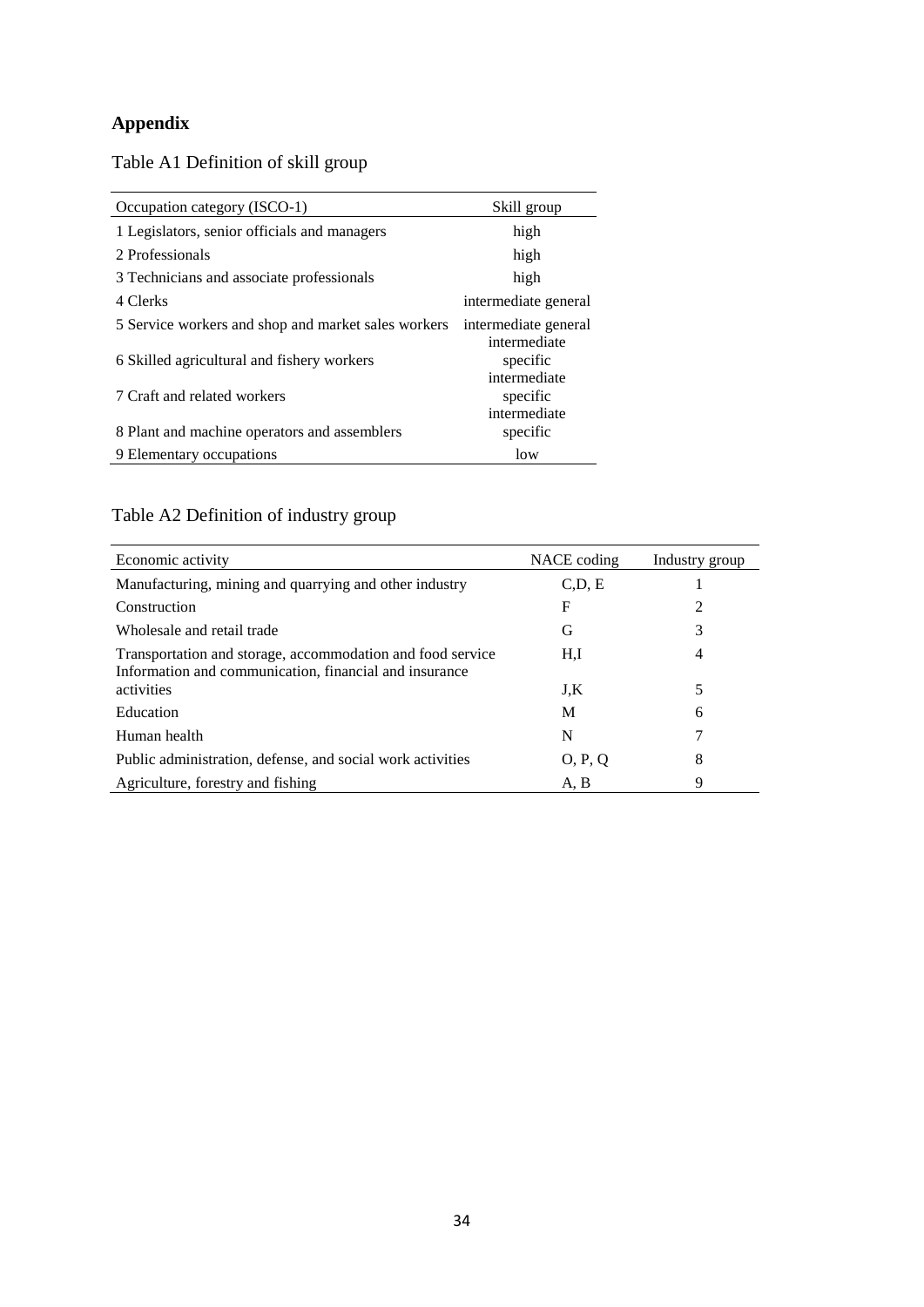| Year                                                                     | 1       | 2       | 3       | 4       | 5    | 6    | 7       | 8       | 9       |
|--------------------------------------------------------------------------|---------|---------|---------|---------|------|------|---------|---------|---------|
| Relative supply of immigrants                                            |         |         |         |         |      |      |         |         |         |
| 2004                                                                     | 1.01    | 1.81    | 0.83    | 1.45    | 0.88 | 0.59 | 0.87    | 1.29    | 0.73    |
| 2005                                                                     | 1.04    | 1.78    | 0.84    | 1.66    | 0.94 | 0.57 | 0.92    | 1.30    | 0.79    |
| 2006                                                                     | 1.07    | 1.83    | 0.88    | 1.74    | 0.90 | 0.55 | 1.00    | 1.33    | 0.89    |
| 2007                                                                     | 1.06    | 1.98    | 0.94    | 1.82    | 0.97 | 0.51 | 0.93    | 1.28    | 0.93    |
| 2008                                                                     | 1.08    | 1.89    | 0.98    | 1.66    | 1.00 | 0.53 | 0.90    | 1.38    | 0.81    |
| 2009                                                                     | 1.03    | 1.73    | 0.97    | 1.68    | 0.98 | 0.53 | 0.92    | 1.55    | 0.97    |
| 2010                                                                     | 1.01    | 1.66    | 0.97    | 1.60    | 0.99 | 0.53 | 0.98    | 1.70    | 0.98    |
| 2011                                                                     | 0.97    | 1.59    | 0.93    | 1.59    | 1.01 | 0.57 | 0.94    | 1.61    | 0.97    |
| 2012                                                                     | 0.94    | 1.46    | 0.93    | 1.64    | 1.04 | 0.60 | 0.96    | 1.58    | 1.17    |
| Wage index                                                               |         |         |         |         |      |      |         |         |         |
| 2004                                                                     | $-0.03$ | $-0.17$ | $-0.17$ | $-0.09$ | 0.08 | 0.04 | 0.01    | $-0.06$ | $-0.68$ |
| 2005                                                                     | 0.03    | $-0.07$ | $-0.11$ | $-0.05$ | 0.16 | 0.07 | 0.04    | 0.00    | $-0.56$ |
| 2006                                                                     | 0.05    | $-0.05$ | $-0.13$ | $-0.06$ | 0.14 | 0.09 | 0.03    | 0.01    | $-0.53$ |
| 2007                                                                     | 0.06    | $-0.06$ | $-0.12$ | $-0.08$ | 0.14 | 0.08 | 0.03    | 0.00    | $-0.64$ |
| 2008                                                                     | 0.07    | $-0.05$ | $-0.11$ | $-0.01$ | 0.13 | 0.08 | 0.04    | 0.01    | $-0.63$ |
| 2009                                                                     | 0.06    | $-0.06$ | $-0.11$ | $-0.02$ | 0.10 | 0.09 | 0.04    | 0.00    | $-0.67$ |
| 2010                                                                     | 0.03    | $-0.09$ | $-0.12$ | $-0.04$ | 0.07 | 0.06 | $-0.01$ | $-0.01$ | $-0.71$ |
| 2011                                                                     | 0.06    | $-0.06$ | $-0.14$ | $-0.05$ | 0.07 | 0.04 | $-0.02$ | $-0.01$ | $-0.59$ |
| $\Gamma$ Course: Own coloulations besed on $EII$ CILC and $EII$ LEC data |         |         |         |         |      |      |         |         |         |

Table A3 The relative supply of immigrants and wage index by industry, in EU15

*Source*: Own calculations based on EU-SILC and EU-LFS data.

Note: The relative supply of immigrants is calculated as the share of non EU15 immigrants relative to the group "MS+EU15" (see Section 4.1). Statistics are average values for the EU15 countries, distinguished by nine industry groups defined in Table A2: 1 Manufacturing, 2 Construction, 3 Wholesale and trade, 4 Transportation, accommodation and food, 5 Communication and financial, 6 Education, 7 Health, 8 Public administration and social work, 9 Agriculture and fishing.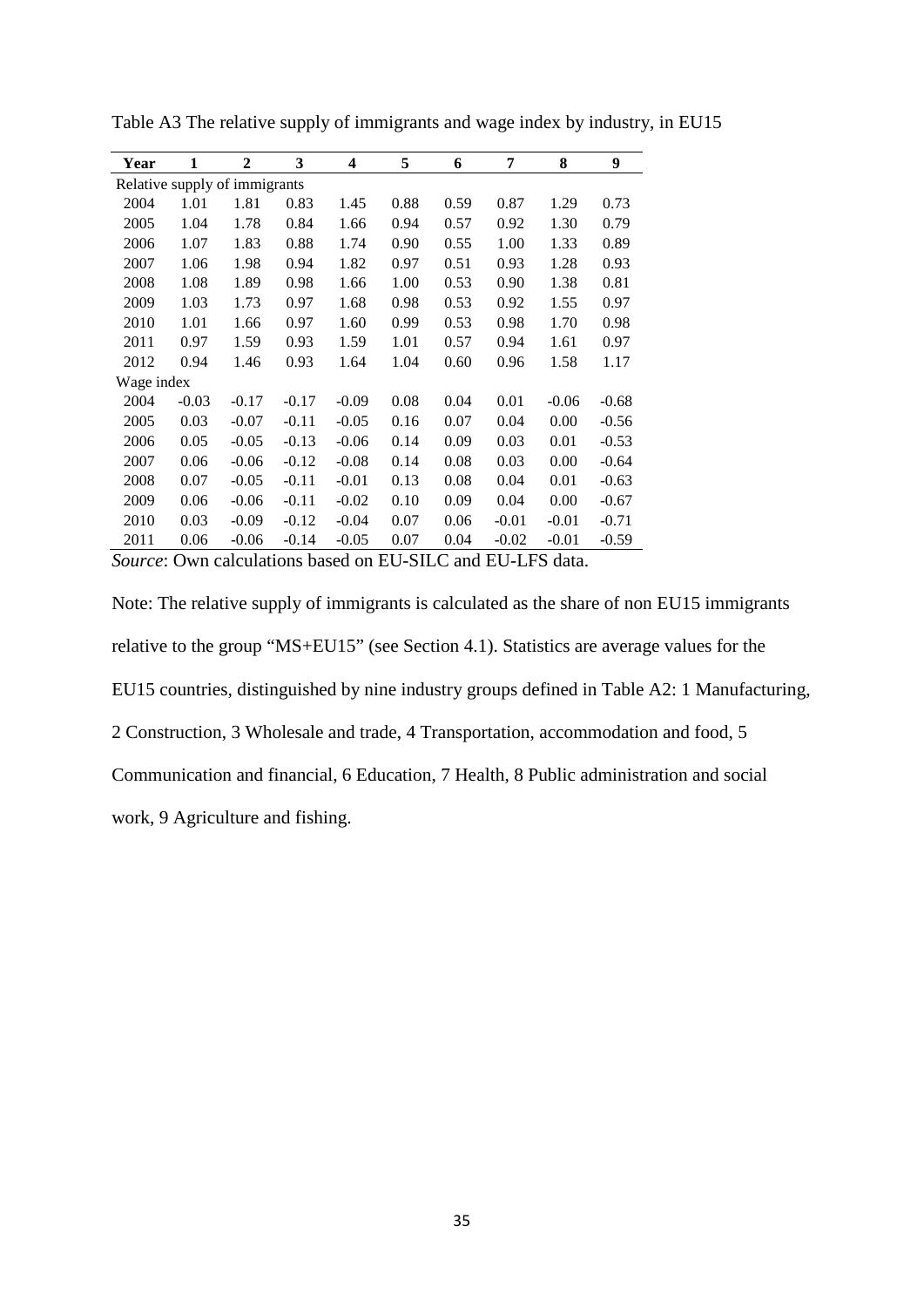| Year                          | <b>High</b> | <b>Intermediate</b> | <b>Intermediate</b> | Low     |
|-------------------------------|-------------|---------------------|---------------------|---------|
|                               |             | general             | specific            |         |
| Relative supply of immigrants |             |                     |                     |         |
| 2004                          | 0.65        | 0.97                | 1.12                | 3.30    |
| 2005                          | 0.70        | 0.99                | 1.21                | 3.17    |
| 2006                          | 0.68        | 1.05                | 1.26                | 3.41    |
| 2007                          | 0.65        | 1.08                | 1.31                | 3.60    |
| 2008                          | 0.63        | 1.10                | 1.36                | 3.63    |
| 2009                          | 0.61        | 1.09                | 1.33                | 3.97    |
| 2010                          | 0.62        | 1.06                | 1.28                | 4.29    |
| 2011                          | 0.61        | 1.06                | 1.24                | 4.11    |
| 2012                          | 0.64        | 1.07                | 1.21                | 4.09    |
| Wage index                    |             |                     |                     |         |
| 2004                          | 0.14        | $-0.14$             | $-0.25$             | $-0.37$ |
| 2005                          | 0.19        | $-0.10$             | $-0.15$             | $-0.31$ |
| 2006                          | 0.20        | $-0.12$             | $-0.13$             | $-0.32$ |
| 2007                          | 0.20        | $-0.11$             | $-0.14$             | $-0.35$ |
| 2008                          | 0.21        | $-0.10$             | $-0.13$             | $-0.33$ |
| 2009                          | 0.20        | $-0.11$             | $-0.15$             | $-0.39$ |
| 2010                          | 0.18        | $-0.14$             | $-0.18$             | $-0.39$ |
| 2011                          | 0.19        | $-0.14$             | $-0.17$             | $-0.41$ |

Table A4 Relative supply of immigrants and wage index by skill, in EU15

*Source*: Own calculations based on EU-SILC and EU-LFS data.

Note: The relative supply of immigrants is calculated as the share of non EU15 immigrants

relative to the group "MS+EU15". Statistics are average values for the EU15 countries,

distinguished by four skill groups defined in Table A1.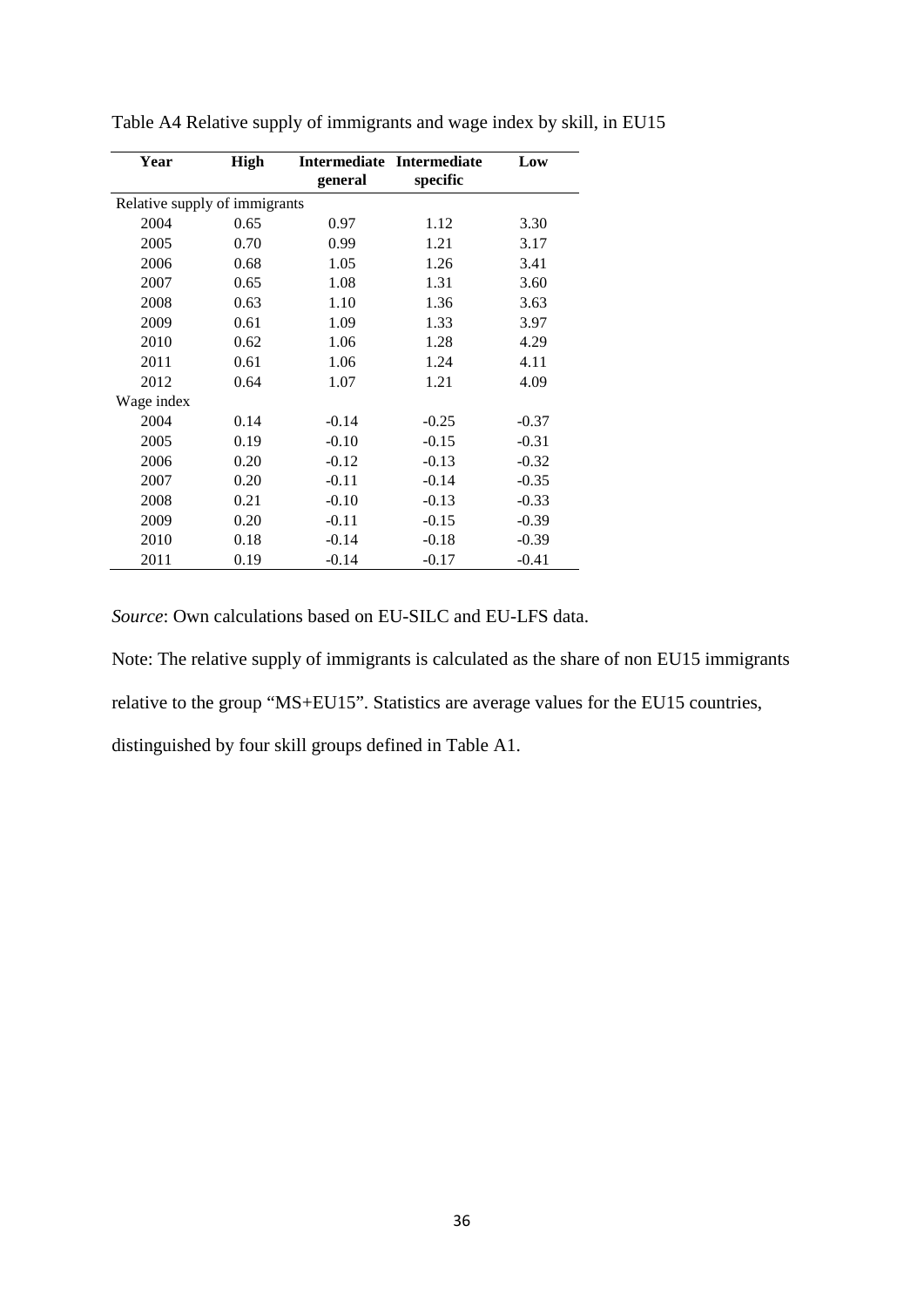| Country   | 2004  | 2005  | 2006  | 2007  | 2008  | 2009  | 2010         | 2011  | 2012  |  |
|-----------|-------|-------|-------|-------|-------|-------|--------------|-------|-------|--|
| AT        | 39248 | 39918 | 41178 | 42539 | 42963 | 41181 | 41787        | 42888 | 43139 |  |
| ВE        | 38446 | 38905 | 39679 | 40525 | 40602 | 39149 | <b>39610</b> | 39840 | 39494 |  |
| DE        | 36560 | 36831 | 38237 | 39540 | 40044 | 38080 | 39668        | 40980 | 41966 |  |
| DK        | 41780 | 42684 | 43988 | 44487 | 43880 | 41172 | 41558        | 41831 | 41524 |  |
| ES        | 31975 | 32566 | 33325 | 33852 | 33613 | 32040 | 31829        | 31732 | 31198 |  |
| FI        | 36067 | 36992 | 38476 | 40357 | 40287 | 36671 | 37732        | 38618 | 38047 |  |
| <b>FR</b> | 35256 | 35630 | 36256 | 36856 | 36621 | 35286 | 35718        | 36264 | 36085 |  |
| <b>GR</b> | 28535 | 29088 | 30593 | 31576 | 31442 | 30454 | 29035        | 27046 | 25229 |  |
| IE        | 44396 | 46081 | 47318 | 48261 | 46265 | 42874 | 42188        | 42946 | 42919 |  |
| <b>IT</b> | 35602 | 35758 | 36435 | 36861 | 36194 | 34050 | 34531        | 34626 | 33715 |  |
| LU        | 86699 | 89868 | 92811 | 97410 | 94981 | 88058 | 89147        | 88848 | 86587 |  |
| NL        | 40142 | 40868 | 42187 | 43746 | 44362 | 42516 | 42944        | 43148 | 42453 |  |
| PT        | 25431 | 25581 | 25905 | 26465 | 26425 | 25632 | 26116        | 25828 | 25095 |  |
| SЕ        | 38128 | 39177 | 40631 | 41667 | 41090 | 38693 | 40880        | 41763 | 41840 |  |
| UK        | 34579 | 35454 | 36163 | 37113 | 36538 | 34388 | 34686        | 34800 | 34658 |  |
|           |       |       |       |       |       |       |              |       |       |  |

Table A5 The period of the Great Recession, identified by drop in GDP levels

Source: WDI

Note: Figures in bold mark the crisis period that is identified by a drop in GDP levels (expressed in the constant PPP prices per capita) in comparison to the year immediately preceding the beginning of the crisis.

| Country   | Log GDP | Unemployment<br>rate | Total social<br>expenditure | Migration<br>rate | Rate of recent<br>immigration |
|-----------|---------|----------------------|-----------------------------|-------------------|-------------------------------|
| <b>PT</b> | 10.16   | 9.58                 | 23.89                       | 0.08              | 0.93                          |
| <b>GR</b> | 10.28   | 12.12                | 22.44                       | 0.09              | 0.53                          |
| <b>ES</b> | 10.39   | 14.91                | 23.68                       | 0.15              | 0.98                          |
| IT        | 10.47   | 7.83                 | 26.43                       | 0.09              | 0.79                          |
| UK        | 10.48   | 6.55                 | 22.30                       | 0.13              | 0.82                          |
| <b>FR</b> | 10.49   | 8.87                 | 30.94                       | 0.12              | 0.34                          |
| FI        | 10.55   | 7.76                 | 27.37                       | 0.04              | 0.80                          |
| DE        | 10.58   | 7.95                 | 26.30                       | 0.10              | 0.83                          |
| BE        | 10.59   | 7.81                 | 27.97                       | 0.14              | 0.73                          |
| <b>SE</b> | 10.61   | 7.42                 | 28.40                       | 0.16              | 0.99                          |
| AT        | 10.64   | 4.51                 | 27.59                       | 0.17              | 0.89                          |
| NL        | 10.66   | 4.09                 | 22.18                       | 0.13              | 1.04                          |
| DK        | 10.66   | 5.56                 | 28.71                       | 0.09              | 0.74                          |
| IE        | 10.72   | 8.18                 | 19.96                       | 0.15              | 0.99                          |
| LU        | 11.41   | 4.78                 | 22.40                       | 0.43              | 0.59                          |

Table A6 Economic conditions and immigrant population in the EU15

Source: EU-LFS, OECD and WDI

Note: Reported values are average values across the period 2004-2012. GDP per capita in constant PPP prices and the % of unemployed in the labor force are taken from WDI. The share of total social expenditure on GDP is taken from OECD. Migration rate is calculated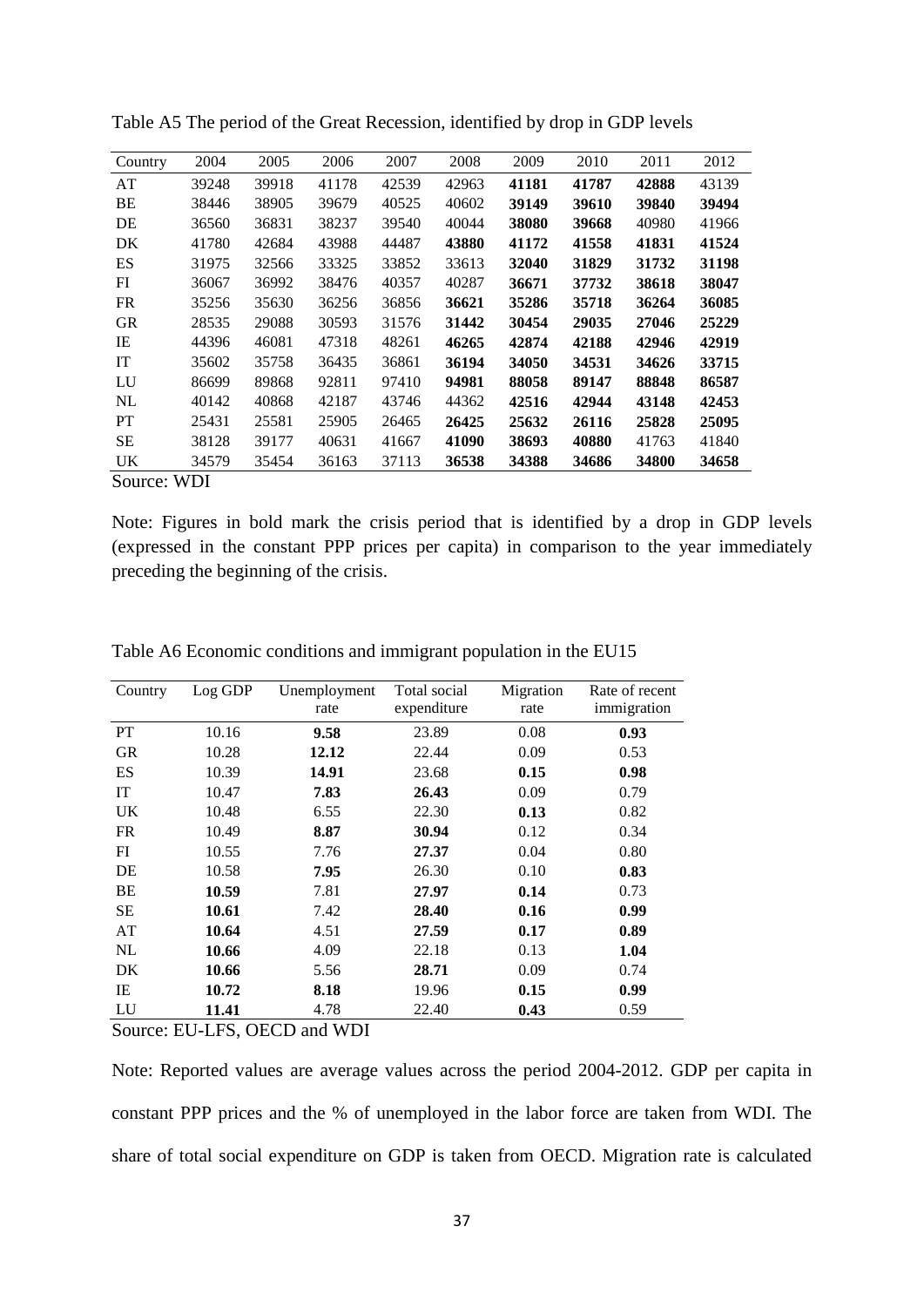from EU-LFS as the share of foreign-born individuals in the working age population. The share of recent migrants is calculated as the sum of immigrant inflows over the period, relative to the stock of immigrants in 2012, using OECD statistics. Countries are sorted by GDP. Figures in bold indicate values above the median in the respective category.

| Country   | Program                                                     | Index |
|-----------|-------------------------------------------------------------|-------|
| AT        | Settlement Permit-Key Worker Migrant Programme (AUT)        | 0.556 |
| IE        | Work Permit Scheme (IRE)                                    | 0.569 |
| IT        | Non-Seasonal (ITA)                                          | 0.569 |
| <b>PT</b> | Residency visa (POR)                                        | 0.583 |
| ES        | General Regime (ESP)                                        | 0.625 |
| FI        | Ordinary Residence Permit (FIN)                             | 0.639 |
| NL        | General labour scheme (NED)                                 | 0.639 |
| UK        | Tier 2-Skilled workers (General) (Points Based System) (UK) | 0.653 |
| FR        | Temporary permit for tempor. work (3-12month) (FRA)         | 0.667 |
| <b>GR</b> | Residence Permit for Regular Staff (GR)                     | 0.667 |
| BE        | Work Permit type B (BEL)                                    | 0.694 |
| DK        | The Green Card Scheme (DEN)                                 | 0.708 |
| DE        | Settlement Permit (GER)                                     | 0.722 |
| SЕ        | General Work Permit Programme (SWE)                         | 0.722 |
| LU        | N/A                                                         | N/A   |
|           | Source: Ruhs $(2011)$                                       |       |

Table A7 Index measuring the degree of openness to admitting immigrant workers

Note: Countries are sorted by the index. Figures in bold indicate values above the median.